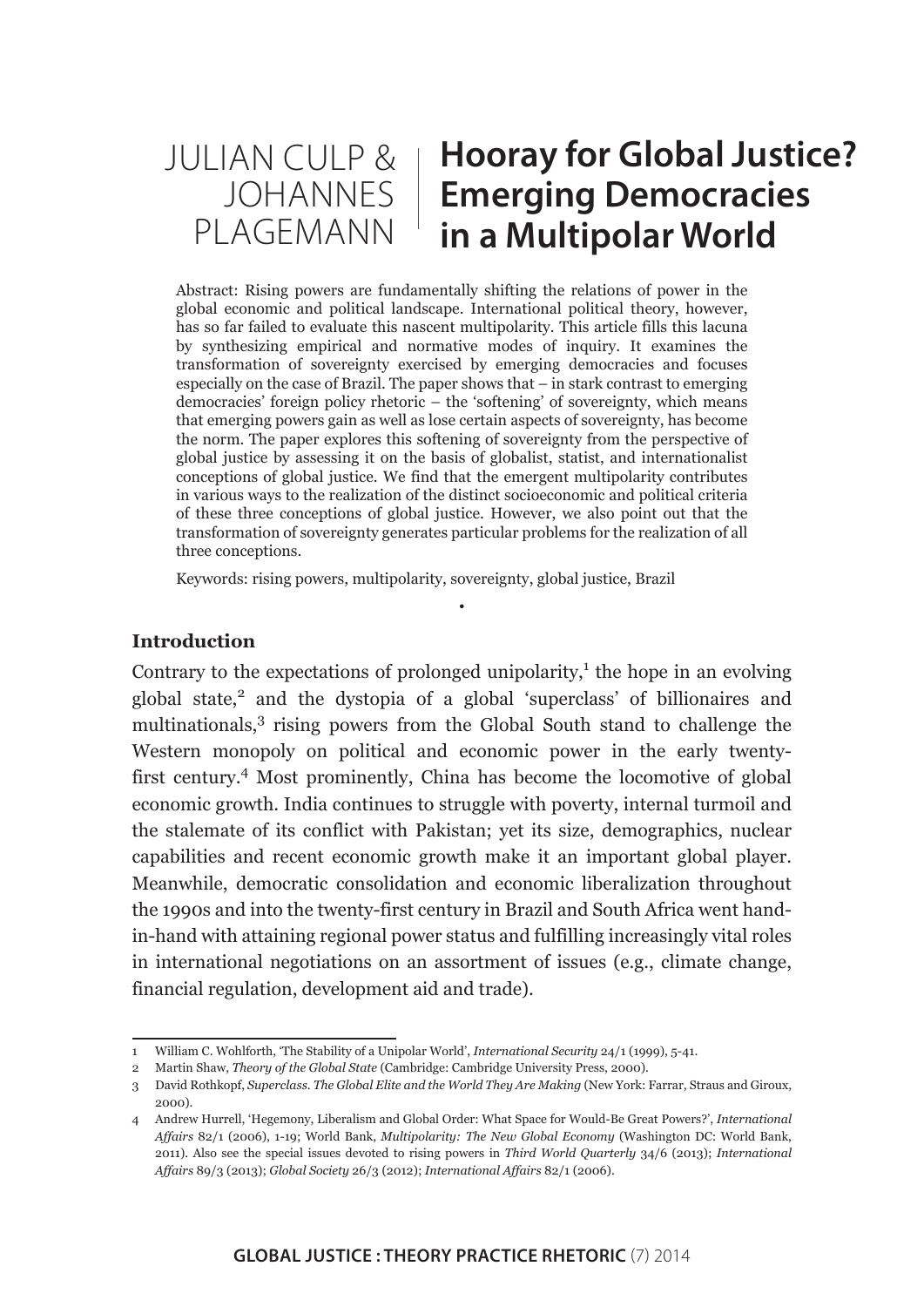Curiously, although the rise of new powers marks a turning point in global politics, few efforts have been made to analyze this change from the point of view of global justice. We recognize, of course, that normative political theorizing needs to maintain a certain distance from the most immediate political and economic developments. Political theorizing that is too proximate to current affairs is in danger of being status quo biased. Yet we believe that rising powers are altering the global political landscape in such fundamental ways that practically relevant normative theorizing needs to reflect carefully upon this macrochange.<sup>5</sup> Therefore, our article explores from a normative point of view the increasingly multipolar constellation by addressing the basic question of how one should assess the existence of rising powers from the point of view of global justice.

We concentrate on the role of emerging democracies as a subgroup of rising powers and focus especially on the case of Brazil. The group of emerging democracies, depending on the precise definition, may include a number of other countries – Turkey and Indonesia in particular. Our analysis, however, builds upon empirical work on three democratic regional powers (Brazil, India and South Africa) – that is, democratically constituted nation-states widely regarded as leaders in their respective region. Our reason for concentrating on these emerging democracies in particular is that we believe that due to their regional influence the developments in these three countries are not only very relevant for the respective regions as a whole, but also for the various countries that constitute these regions. Hence examining the structural changes associated with these three democratic, rising and regional powers may enable us to appreciate certain trends that will eventually be very relevant for a wide array of political affairs and thus for global politics in general.

This way of addressing the stated question is, of course, insufficient in providing a fully satisfying answer. If we were to fully assess the novel, increasingly multipolar constellation of global politics, then we would also have to take into consideration the effects on global justice brought about by nondemocratic rising powers. Unfortunately, our exploration of this new terrain of global justice theorizing does not provide such a full – and extremely complex – evaluation.

The upshot of our assessment is that three widely accepted conceptions of global justice – at least *cum grano salis* – view the nascent multipolarity rather positively overall. We believe that this is an important insight because it opens up a new perspective that is different from the extremely dim diagnostics of global politics that many global justice theorists have provided as of late.<sup>6</sup> In fact, we

<sup>5</sup> For a recent defense of the idea that political theory has to be sufficiently attuned to the actual operation of political institutions, see Jeremy Waldron, '*Political* Political Theory: An Inaugural Lecture', *The Journal of Political Philosophy* 21/1 (2012), p. 9.

<sup>6</sup> One central theme of Thomas Pogge's latest book *Politics as Usual* (Cambridge: Polity Press, 2010), for instance, is 'the monumental crime we are committing against the world's poor' (p. 3) given that 'the global economic regime that our countries designed and impose kills more efficiently than the Nazi extermination camps' (p. 2).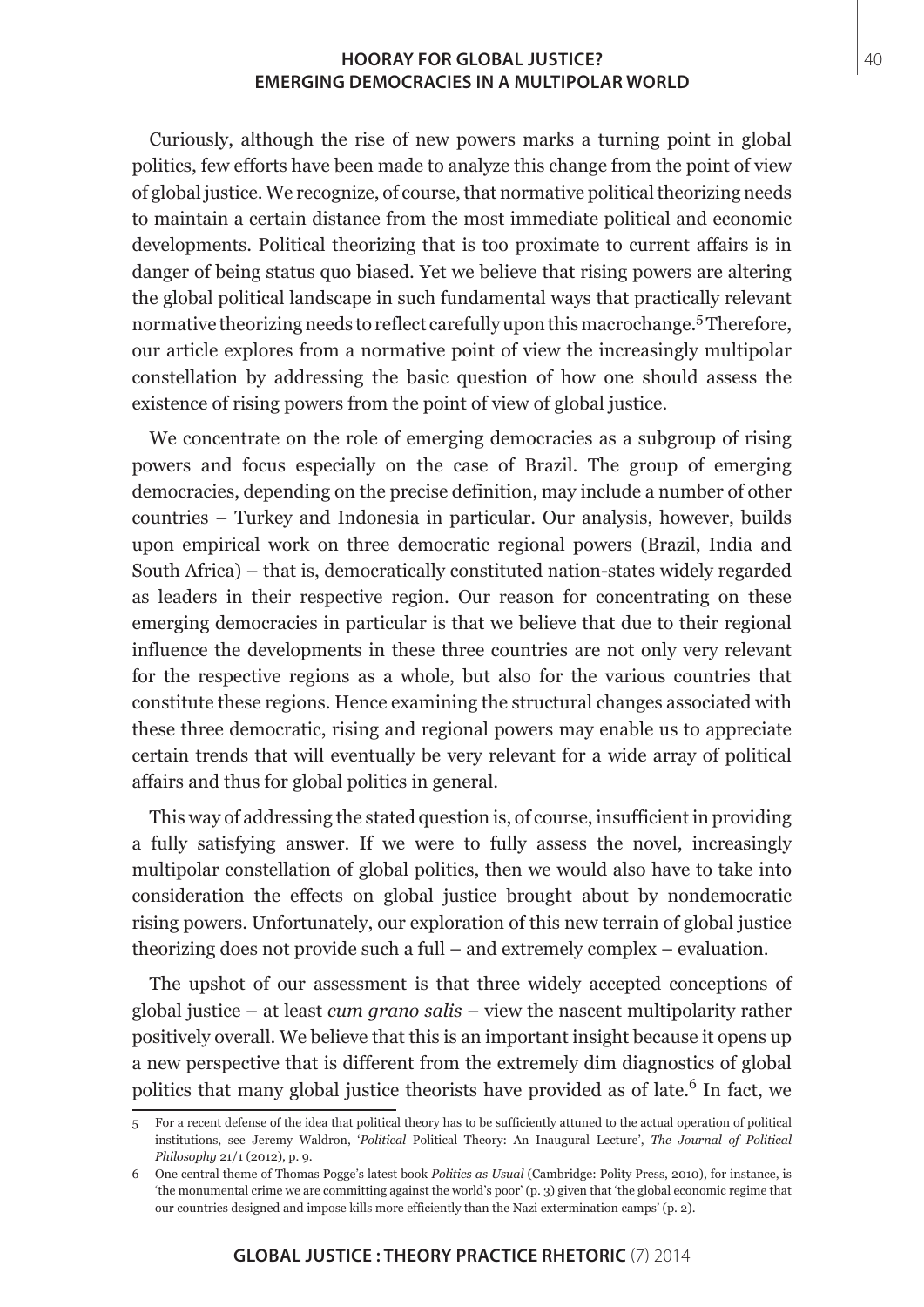think that our assessment provides reason for some optimism and helps avoiding cynicism.

The article proceeds as follows: the first half is descriptive and begins by briefly characterizing the central features of rising powers and by explaining how they are shifting inter- and transnational relations of power. In particular, we analyze the transformation of sovereignty occurring in these states because it precisely captures the fundamental changes that are taking place both in the internal and external political relations of emerging democracies.<sup>7</sup> For this analysis, we consider current transnational processes of fragmentation and integration 'from below' and 'from above' the nation-state.<sup>8</sup> Our analysis ends with the conclusion that emerging democracies exercise what we call 'soft sovereignty' – that is, a kind of sovereignty that is neither captured by the postmodern label of 'Europeanstyle' shared sovereignty nor falls into the category of the 'modern' understanding of sovereignty underlying the Westphalian state system.<sup>9</sup> Soft sovereignty means that emerging democracies have a degree of effective, or positive, internal sovereignty that distinguishes them clearly from political societies with limited statehood. Yet they are not sovereign in the modern sense, because they are bound in various ways by inter- and transnational norms and power relations that affect the autonomy of the nation-state both from below and from above. The case of Brazil serves well to illustrate what the exercise of soft sovereignty means for the internal and external relations of an emerging democracy. Moreover, this empirical case illustrates the ambiguity of rising powers from the point of view of global justice.

The second half of this article engages in the normative assessment of emerging democracies from the perspective of three competing conceptions of global justice: statism, globalism, and democratic internationalism. We argue that statist, globalist, and internationalist conceptions welcome, albeit for different reasons and to various degrees, the political changes in the internal and external relations of emerging democracies. But we highlight that several aspects of these changes also constitute obstacles for the realization of global justice as conceived by these three conceptions.

<sup>7</sup> Note that our understanding of sovereignty is purely descriptive and not normative. By saying that a country gained in sovereignty in a certain respect we do not mean to suggest that this is necessarily a good thing.

<sup>8</sup> The notion of globalization as a parallel process of fragmenting and integrating forces has been developed most prominently by James N. Rosenau in *Along the Domestic-Foreign Frontier* (Cambridge: Cambridge University Press, 1997).

<sup>9</sup> On postmodern, modern and premodern sovereignty, see Steven Krasner, 'The Durability of Organized Hypocrisy', in *Sovereignty in Fragments*, Hent Kalmo and Quentin Skinner (eds.), (Cambridge: Cambridge University Press, 2010), 96-113. On soft sovereignty see also Sandra Destradi and Johannes Plagemann, 'Soft Sovereignty, Rising Powers and Subnational Foreign Policy-Making: The Case of India', *Globalizations* (forthcoming) as well as Johannes Plagemann, *Cosmopolitanism in a Multipolar World* (Basingstoke: Palgrave Macmillan, forthcoming).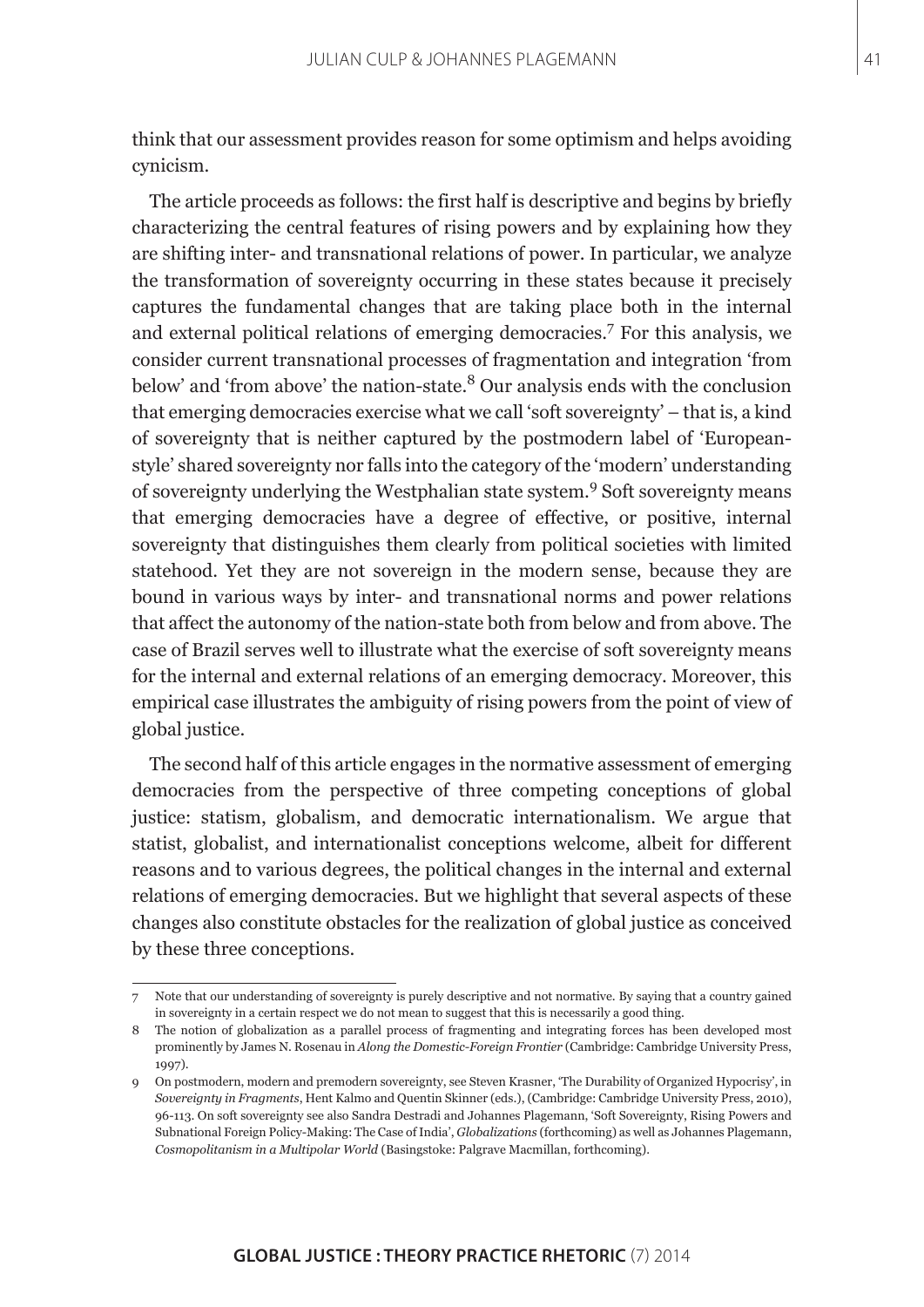#### **Rising Powers in a Multipolar World**

In International Relations rising powers are often times described as states that have recently gained veto-player status but do not yet possess agenda-setting capabilities in global politics.10 In terms of the transformation of sovereignty that we further describe below, this means that (among other things) rising powers are nation-states who have lately increased significantly their interdependence sovereignty, that is, their capacity to effectively influence events beyond their borders. The least disputed rising powers are represented in leader-level coalitions such as BRICS, IBSA and BASIC. Having invited South Africa into its ranks in 2010, BRICS today stands for a group of countries that share a sense of entitlement to global power and the objective of balancing transatlantic hegemony in global politics.<sup>11</sup> The IBSA grouping unites the three emerging democracies of India, South Africa and Brazil in a dialogue forum that aims at coordinating common positions in the United Nations (e.g., permanent membership in the United Nations Security Council [UNSC]) and strengthening South-South cooperation in several other fields.12 There is also the BASIC coalition of Brazil, South Africa, India and China, which – to the dismay of the established European powers – brokered the deal with the United States at the 2009 Copenhagen summit on climate change. $13$ 

The United Nations Development Programme's (UNDP) most recent Human Development Report (HDR) was devoted to the 'rise of the South' and noted how larger rising states, including the BASIC countries, advanced particularly rapidly.14 For instance, the BRICS countries' share of the global gross domestic product (GDP) doubled from around 9 percent in 2000 to over  $18$  in 2010.<sup>15</sup> The fundamental changes arising from these coalitions' recent economic growth and political stability is perhaps best exemplified by the Brazilian case – a highly dependent debtor to the International Monetary Fund (IMF) in the 1980s and an esteemed creditor to the same institution from 2009 onward.

The rise of Southern powers also means that states and governments continue to shape global and domestic politics in very significant ways. Compared to most of the last century, rising powers are now in a better position to manage their

<sup>10</sup> Amrita Narlikar, 'Negotiating the rise of new powers', *International Affairs* 89/3 (2013), 561-76, p. 561.

<sup>11</sup> Ibid., p. 562.

<sup>12</sup> Marco A. Vieira and Chris Alden, 'India, Brazil, and South Africa (IBSA): South-South Cooperation and the Paradox of Regional Leadership', *Global Governance* 17/4 (2011), 507-28.

<sup>13</sup> David Brown, 'Conclusion. The Contemporary Distribution of Power', in Donette Murray and David Brown (eds.), *Multipolarity in the 21st century* (London, New York: Routledge, 2012), pp. 161-2.

<sup>14</sup> United Nations Development Programme, *The Rise of the South. Human Progress in a Diverse World* (Washington, D.C.: UNDP, 2013), pp. 148-51.

<sup>15</sup> Rupa Chanda, 'Deepening Cooperation in Services among BRICS Members', in Sajal Mathur and Meghna Dasgupta (eds.), *BRICS: Trade Policies, Institutions and Areas for Deepening Cooperation* (New Delhi: Centre for WTO Studies, 2013), p. 215.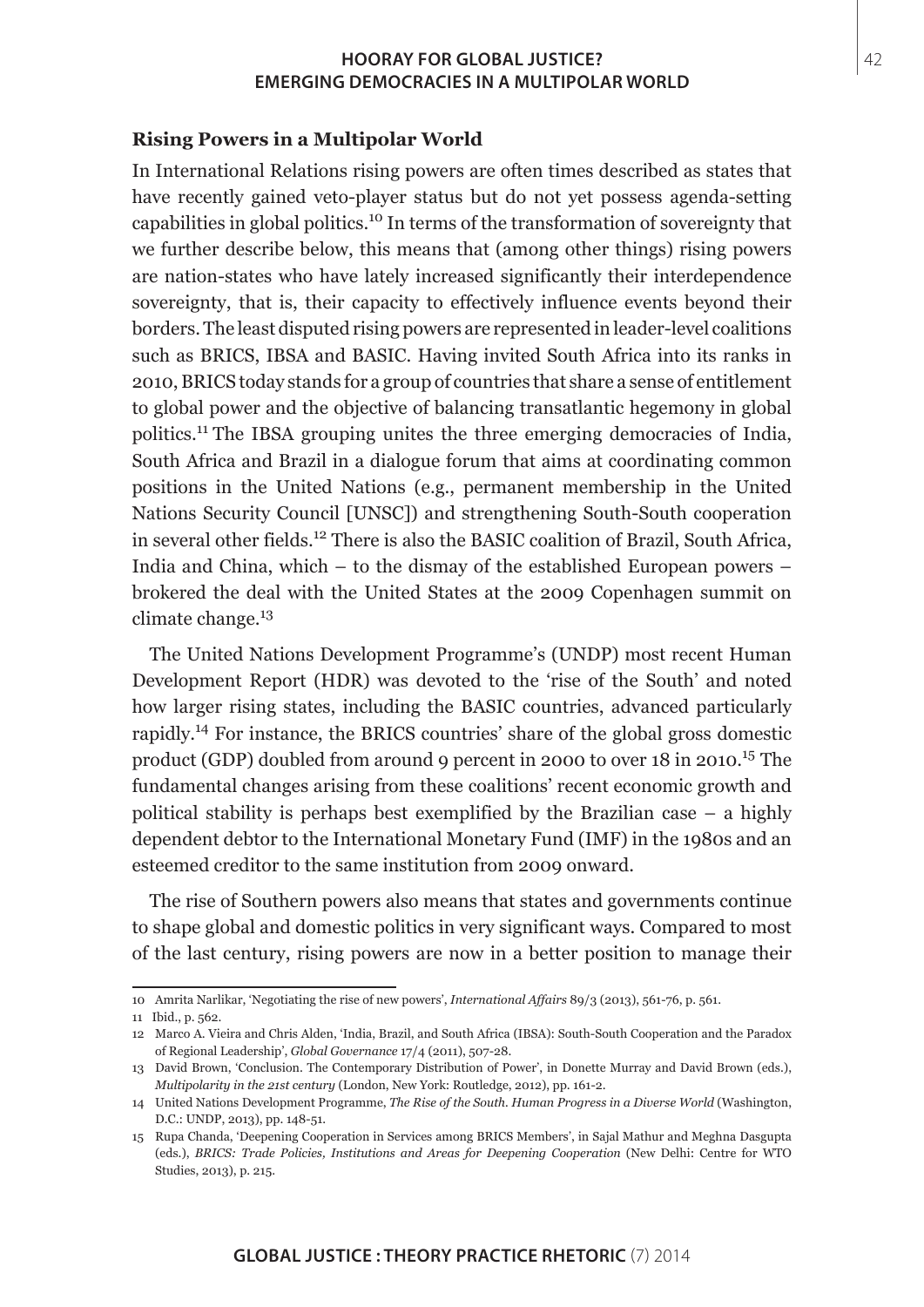internal affairs and to influence political and economic processes within and beyond their region. Thus while the idea of 'governance without government'<sup>16</sup> may be appropriate to describe certain developments in transnational business, the importance of government is anything but on a steady decline in global politics.

In sum, then, rising powers are altering the global economic and political landscape.17 They contribute to an increasingly multipolar constellation in which national governments play a key role. The following section analyzes emerging democracies by examining the transformation of sovereignty in these countries. It therefore introduces the concepts of fragmentation and integration in global transformations. Following this analytical framework and to a degree based on one of the authors' fieldwork, the empirical section exposes the transformation of sovereignty in Brazil as an example.<sup>18</sup>

## **The Transformation of Sovereignty in Emerging Democracies**

We concentrate on the role of emerging democracies as a subgroup of rising powers. The term 'emerging democracies' is not meant to imply that Brazil, India and South Africa are perfectly democratic. The centralization of power within a quintessential dominant party system in South Africa, political corruption in Brazil and the continued rule of India's political parties by family dynasties raise doubts about all three states' democratic credibility. The severity of these concerns notwithstanding, from a democratic perspective, normatively important characteristics remain intact – or at least more intact than in clearly nondemocratic cases such as China or Russia.

We analyze the changes in the internal and external relations of emerging democracies by concentrating on the transformation of sovereignty in these states. Following Krasner, ideal-type national sovereignty consists in the state having, on the one hand, the capability to effectively regulate activities within (domestic sovereignty) and across national borders (interdependence sovereignty) and, on the other hand, internationally recognized (international legal sovereignty) domestic authority structures that are independent of external actors' decisions (Westphalian sovereignty).<sup>19</sup> An oft-made distinction in this context is that between negative and positive sovereignty – the former denoting the freedom from external interference, and the latter circumscribing the effective freedom to

<sup>16</sup> See James Rosenau and Ernst-Otto Czempiel (eds.), *Governance without Government* (Cambridge: Cambridge University Press, 1992).

<sup>17</sup> Miles Kahler, 'Rising powers and global governance: negotiating change in a resilient status quo', *International Affairs* 89/3 (2013), 711-29, p. 720.

<sup>18</sup> Besides the relevant academic texts, grey literature and newspaper articles, 55 semi-structured expert interviews with bureaucrats, academics and civil society representatives conducted between 2011 and 2012 in Europe, Brazil, South Africa and India inform the empirical section of this paper.

<sup>19</sup> Steven Krasner, *Sovereignty: Organized Hypocrisy* (Princeton: Princeton University Press, 1999).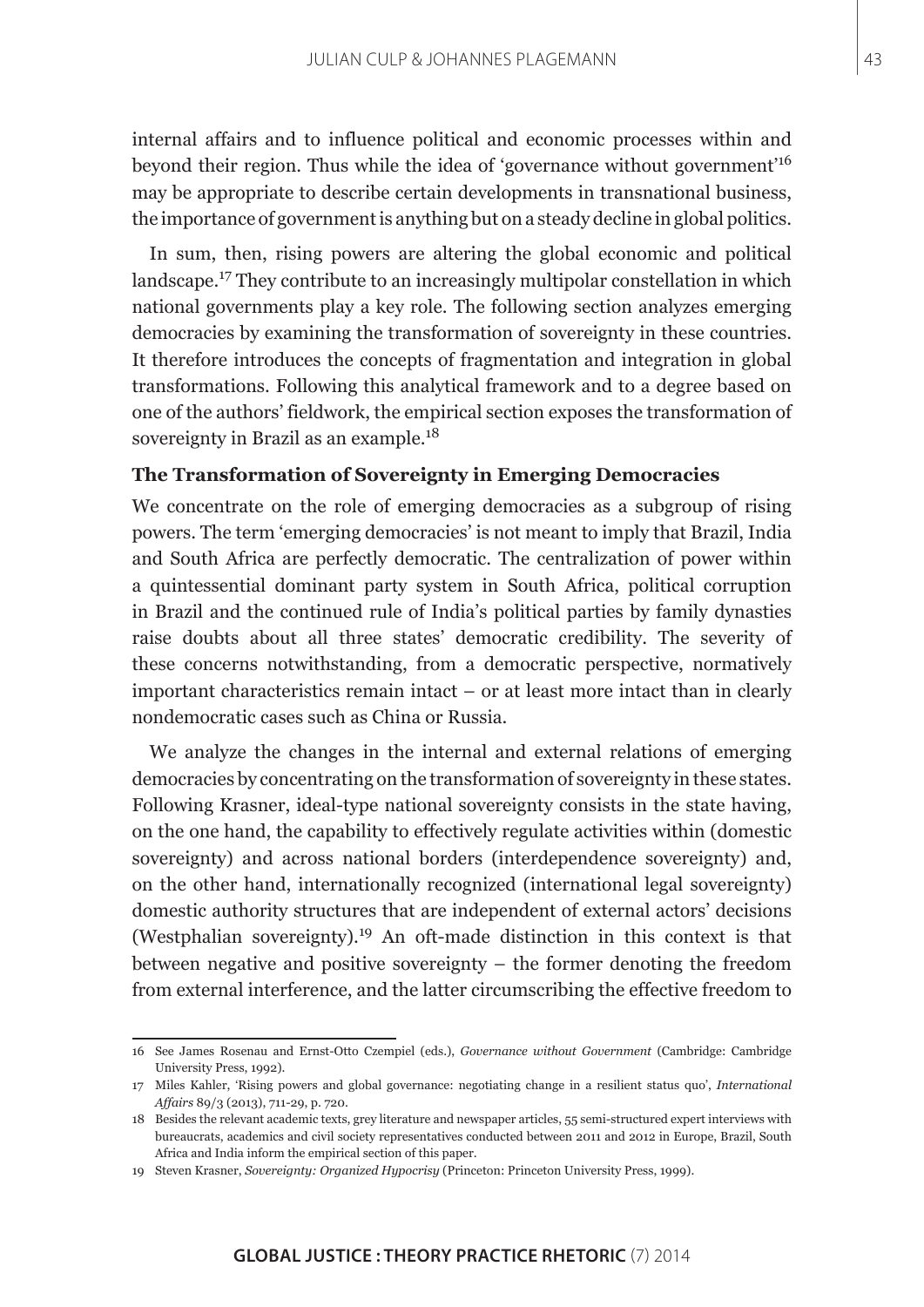select from certain options.<sup>20</sup> Positive sovereignty as 'self-mastery'<sup>21</sup> is congruent with domestic and interdependence sovereignty, while negative sovereignty refers to Westphalian and international legal sovereignty.<sup>22</sup>

Rising powers' foreign policy rhetoric on diverse issues (e.g., climate change and the responsibility to protect [R2P]) tends to underline the principle of nonintervention associated with Westphalian sovereignty when formulating opposition to 'Western' propositions.23 Accordingly, one may even hold that the rise of Southern powers marks the return to a fundamentally Westphalian global order in which states are the sole political authorities in their territories. This seems, prima facie, to be a sound position because rising power status itself is based in part on increasing positive sovereignty, which, in turn, is employed to defend the 'sanctity' of negative sovereignty.

A closer look at political developments in emerging democracies throughout the past decade reveals, however, that processes of political fragmentation and integration have had a severe impact on their exercise of sovereignty. The upshot of these processes for emerging democracies is what we term 'soft sovereignty'.<sup>24</sup> Soft sovereignty is neither the 'postmodern' European-style of shared sovereignty<sup>25</sup> nor the Westphalian understanding of sovereignty. It is also clearly separable from the kind of vacuum of domestic sovereignty found in areas of limited statehood, because emerging democracies are by and large capable of managing their internal affairs. Instead, soft sovereignty denotes a potentially stable form of partially diffused sovereignty that combines the persistence of some ideal-type sovereignty's attributes with several sovereigntycompromising domestic, international and transnational processes. In foreign policy, it entails a diffusion of power to a variety of new actors, including line ministries, civil society organizations (CSOs), inter- or supranational institutions and subnational governments. Domestically, it recognizes the relevance of an array of dynamics, such as claims to indigenous autonomy and the diffusion

<sup>20</sup> Robert H. Jackson, *Quasi-states: Sovereignty, International Relations and the Third World* (Cambridge: Cambridge University Press, 1990), pp. 26-31.

<sup>21</sup> Miriam Ronzoni, 'Two conceptions of state sovereignty and their implications for global institutional design', *Critical Review of International Social and Political Philosophy* 15/5 (2012), 573-91, p. 577.

<sup>22</sup> Ibid., p. 578.

<sup>23</sup> Zaki Laïdi, 'BRICS: Sovereignty power and weakness', *International Politics* 49/5 (2012), 614-32.

<sup>24</sup> We do not deny that the transnational processes of political fragmentation and integration also have a severe impact upon states that neither belong to the established powers nor to the (democratic) rising powers. However, our focus in this paper is the structural changes brought about by emerging democracies. Hence we bracket for the most part the changes in other states. However, we assume, although we do not demonstrate this, that the exercise of 'soft sovereignty' is distinctive of emerging democracies because states that neither belong to the established nor to the (democratic) rising powers possess far less domestic, interdependence and Westphalian sovereignty (as specified below) and therefore do not qualify as states who exercise 'soft sovereignty'. More precisely, in contrast to the emerging democracies these states suffer from the erosion of their positive sovereignty due to globalization processes, without, at the same time, gaining authority in the international realm, as emerging democracies do.

<sup>25</sup> Krasner (2010).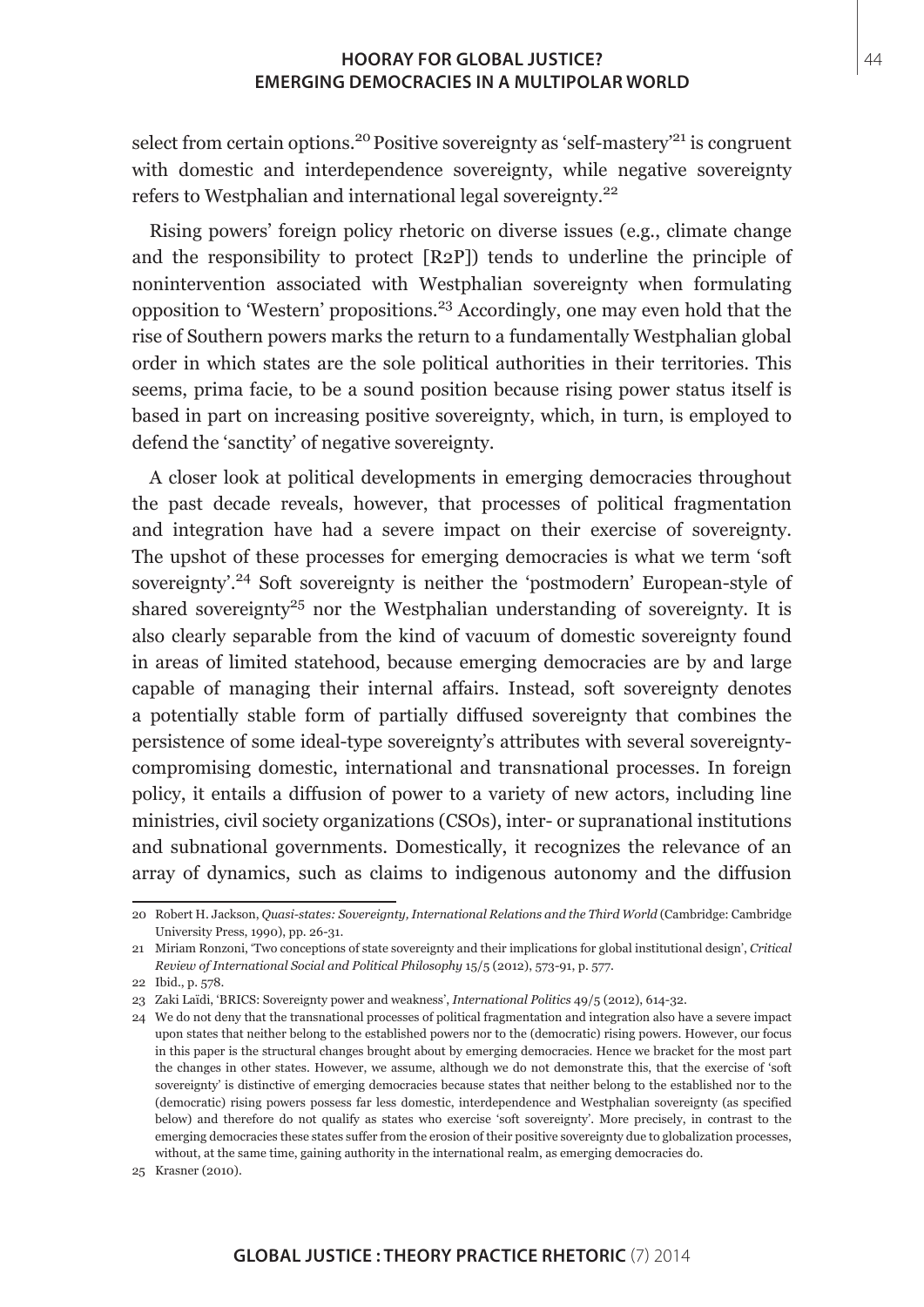of increasingly global legal norms and formats of political representation.<sup>26</sup> Hence, soft sovereignty captures the seemingly paradoxical process of emerging democracies simultaneously gaining some, and losing other forms of sovereignty.

Transnational processes of integration affect sovereignty in two ways: from above and from below. 'From above' refers to international organizations on the global and regional levels limiting governments' autonomy by imposing certain standards and inducing the development of common policies and norms. The World Trade Organization's (WTO) regulation, for instance, profoundly affects emerging democracies' trade policies. In addition, emerging democracies' regional agendas within South America, Africa and South Asia have been transformed – to differing degrees – from independence, negligence and dominance to integration, commitment and cooperation, respectively. All these forms of regional cooperation go along with sovereignty-compromising norms even if they are – primarily due to the persistence of inter-governmentalism as the modus operandi – anything but impressive when compared to EU-style integration.

'From below' refers to citizens and CSOs in emerging democracies increasingly grounding their demands on governments in a global legal language. Indeed, ethnological fieldwork on the 'globalization from below' and the 'juridification of protest' observes a transformation of political practices on the local level and across emerging democracies toward common transnational legal principles.<sup>27</sup> Indian tribal activists, for instance, seek to protect themselves from state intrusion by making use of the international legal human right to culture, and South African women alter male-dominated local institutions via references to the fundamental right of gender equality. Likewise, the human right to health was a key discursive resource in the struggle for affordable antiretroviral HIV/AIDS medication in India, Brazil and South Africa.<sup>28</sup>

All of these processes of integration are softening ideal-type sovereignty since they challenge its domestic, interdependence and Westphalian aspects via infusing substantial and procedural normative principles that restrict national governments' sets of choices. Moreover, these processes redirect the focus of

<sup>26</sup> See the pertinent analyses of Jürgen Habermas, 'The Postnational Constellation and the Future of Democracy', in *The Postnational Constellation* (Cambridge: MIT Press, 2001), 58-112, and of Miriam Ronzoni, 'The Global Order: A Case of Background Injustice?', *Philosophy & Public Affairs* 37/3 (2009), 229-56, on the erosion of positive, or effective, sovereignty of established powers.

<sup>27</sup> Boaventura de Sousa Santos and César A. Rodríguez-Garavito (eds.), *Law and Globalization from Below: Towards a Cosmopolitan Legality* (Cambridge: Cambridge University Press, 2005); J. Michael Williams, *Chieftaincy, the State and Democracy: Political Legitimacy in Post-Apartheid South Africa* (Bloomington: Indiana University Press, 2010); Julia Eckert, 'From Subjects to Citizens: Legalism from Below and the Homogenization of the Legal Sphere', *Journal of Legal Pluralism* 53-4 (2006), 45-75.

<sup>28</sup> Wolfgang Hein and Suerie Moon, *Informal Norms in Global Governance: Human Rights, Intellectual Property Rules and Access to Medicines* (Farnham: Ashgate, 2013).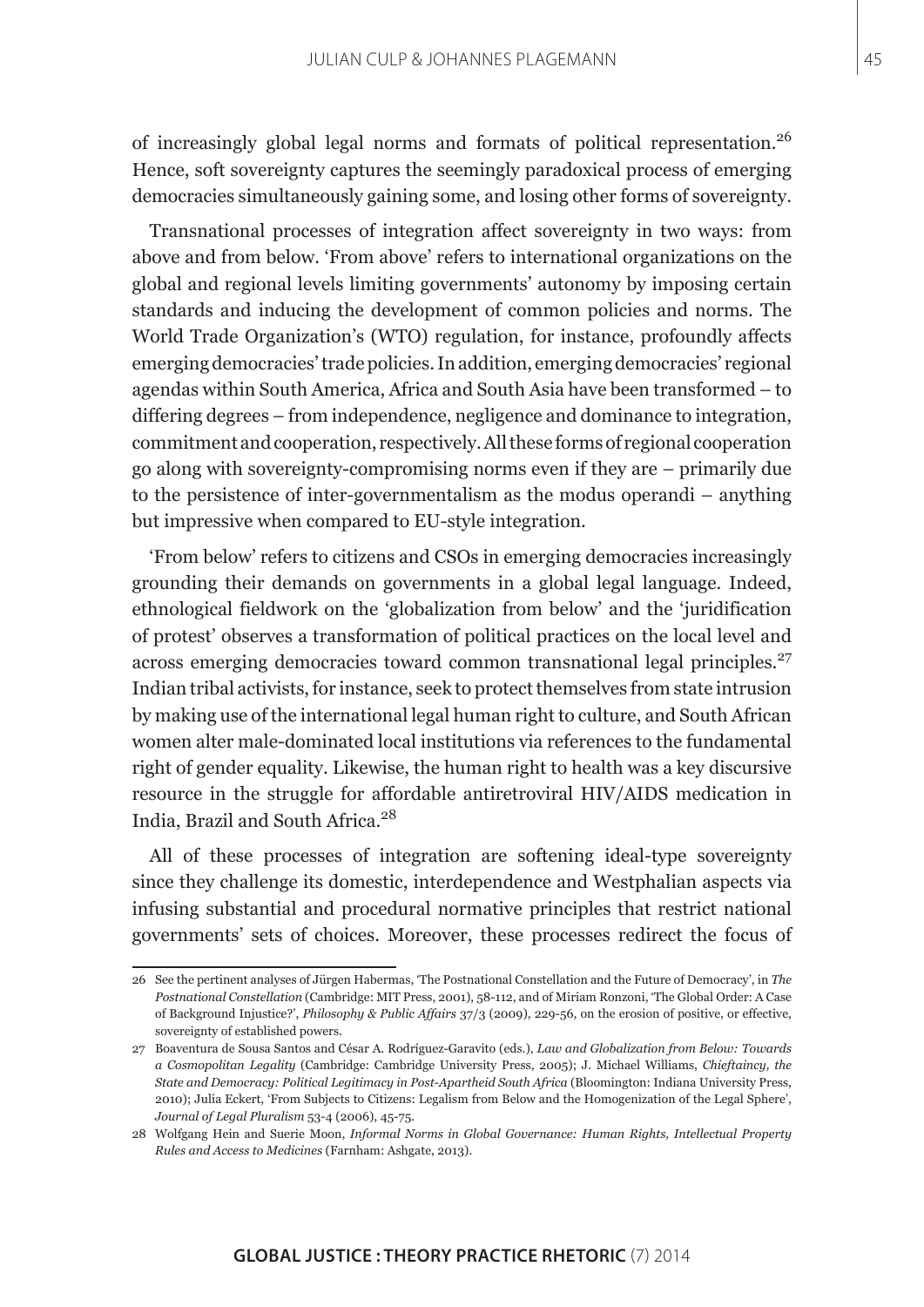attention from the defense of national autonomy to the solution of common problems, such as climate change and health.

Throughout the 1990s, processes of integration from above and below dominated the public imagination and the social scientific discourse.<sup>29</sup> Since the beginning of the twenty-first century, however, parallel processes of transnational fragmentation have become ever more prevalent – they too affect ideal-type sovereignty from above and from below. In terms of fragmentation, 'from above' denotes the emerging multipolarity in global politics that is providing foreign policy-makers in the Global South with a new menu of potential partners (e.g., IBSA and BRICS). This is not necessarily a sovereignty-compromising nor sovereignty-strengthening factor, as recent BRICS summits exemplify; instead of restricting cooperation to intergovernmental summitry, member states decided to establish a common 100 billion USD support fund, a common bank and a business think tank, ostensibly to function as alternatives to the Bretton Woods Institutions dominated by Northern states.<sup>30</sup> While such innovations may improve emerging democracies' bargaining positions vis-à-vis the latter, these new institutions will likewise codefine their members' foreign policy options – once they come with financial or political commitments – and thus alter their positive sovereignty.

Moreover, despite the fact that rising powers – in principle – coalesce around the desire to counter the hegemony of established powers in international affairs, they are by no means undivided on specific issues of global governance (e.g., military intervention, climate change, financial regulation and currency policies). Hence, fragmentation from above not only implies the differentiation between rising and established powers, but also 'issue-specific divergences, multiple potential coalition partners, and the absence of a hegemon'.31 Thus the advent of soft sovereignty means that emerging democracies may gain positive sovereignty in some respects and allows for its diffusion in many others.

Fragmentation from below is most visible in the increased recognition of autonomous legal spheres that, in unprecedented ways, limit the freedom in domestic legislation and thereby domestic sovereignty exercised on the nationstate level. Indeed, the consolidation of emerging democracies has gone hand in hand with the formal recognition of pluralism in their domestic contexts.

<sup>29</sup> Consider the spread of regionalism culminating, among others, in the establishment of the African Union modeled after the EU, successful multilateral initiatives from Kyoto to the International Criminal Court, a powerful Western CSO environment under a fairly cohesive normative worldview challenging a still largely unquestioned 'Washington Consensus' – all of which mirrored by globalization literature underlining the decline of the Westphalian state.

<sup>30</sup> CNBC online, 'Watch Out, World Bank: Here Comes the BRICS Bank', published online 27 March, 2013, http://www. cnbc.com/id/100596232 (accessed 15 August 2013).

<sup>31</sup> Schirm, 'Global Politics are Domestic Politics. A Societal Approach to Divergence in the G20', *Review of International Studies* 39/3 (2013), 685-706.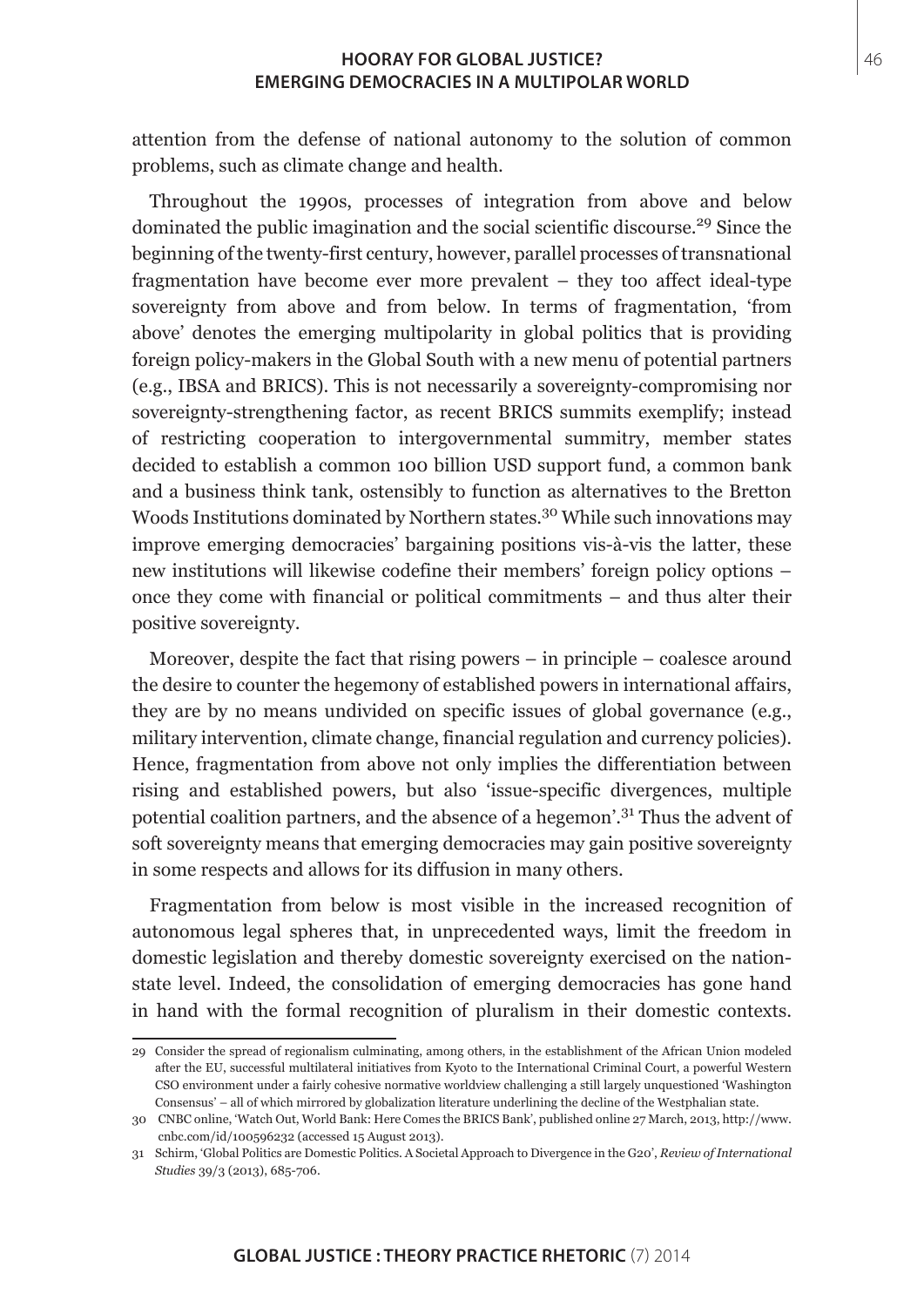Fragmenting tendencies can be seen in the proliferation of diverse legal systems such as India's personal law and South Africa's legal pluralism, claims for subnational autonomy by ethnic, linguistic and religious communities, and the growing role of subnational governments in both domestic and foreign policy.<sup>32</sup> Ostensibly, legal fragmentation<sup>33</sup> and the 'invention of tradition<sup>'34</sup> via sub- and transnational identity politics are truly global phenomena. Perplexingly, these fragmenting and sovereignty-compromising processes occur at the same time as they themselves are subject to substantively integrating tendencies.<sup>35</sup>

# **Soft Sovereignty in Brazil**<sup>36</sup>

For a long time, nationalism has been a key component of both leftist and rightist developmental projects in Brazil, and the term *soberania* (sovereignty) has been their focal point. Brazil's historical role as a provider of natural resources to Europe and North America and its colonial past reinforced the desire for independence in both economic and political terms. It is no surprise, then, that the Ministry of Foreign Affairs (commonly referred to as *Itamaraty*) is renowned for its pronounced focus on safeguarding Brazilian sovereignty as autonomy from external powers.<sup>37</sup>

Today, the very status of Brazil as a rising power implies that it enjoys not only more domestic and interdependence sovereignty but also more Westphalian sovereignty. Accordingly, in international negotiations, Brazil insists on the maintenance 'of domestic policy space in the face of norms and rules that had been too often developed without their participation'.38 Furthermore, partaking in the process of international rule creation is of utmost importance.39 Hence, neither Brasília's deep-seated skepticism concerning the motivations of established powers from the Global North nor its bid for membership in the UNSC are surprising.

Against the background of a seemingly steady increase of positive and negative sovereignty, the remainder of this section shows that attention to empirical findings

<sup>32</sup> Alfred Stepan, Juan J. Linz and Yogendra Yadav, *Crafting State-Nations: India and Other Multinational Democracies*  (Baltimore: The Johns Hopkins University Press, 2011).

<sup>33</sup> Gunther Teubner, 'Global Bukowina: Legal Pluralism in the World Society', in Gunther Teubner (ed.), *Global Law Without a State* (Aldershot: Dartmouth, 1997), 3-28.

<sup>34</sup> Eric Hobsbawm and Terence Ranger*, The Invention of Tradition* (Cambridge: Cambridge University Press, 1992).

<sup>35</sup> Franz von Benda-Beckmann and Keebet von Benda-Beckmann, 'The Dynamics of Change and Continuity in Plural Legal Orders', *Journal of Legal Pluralism* 53-54 (2006), 1-44.

<sup>36</sup> We *exemplify* emerging democracies' exercise of soft sovereignty by focusing on the case of Brazil because this is the case that both authors know best. However, as Plagemann (forthcoming) argues, the changes occurring in Brazil can be generalized to the other emerging democracies, even though, of course, the phenomena that justify speaking of the exercise of soft sovereignty in these countries are different ones.

<sup>37</sup> Sean W. Burges, 'Seria o Itamaraty um problema para a política externa brasileira', *Política Externa* 21/3 (2013), 133-48.

<sup>38</sup> Kahler (2013), p. 716.

<sup>39</sup> John G. Ikenberry, 'The Future of the Liberal World Order', *Foreign Affairs* 90/3 (2011), 56-68.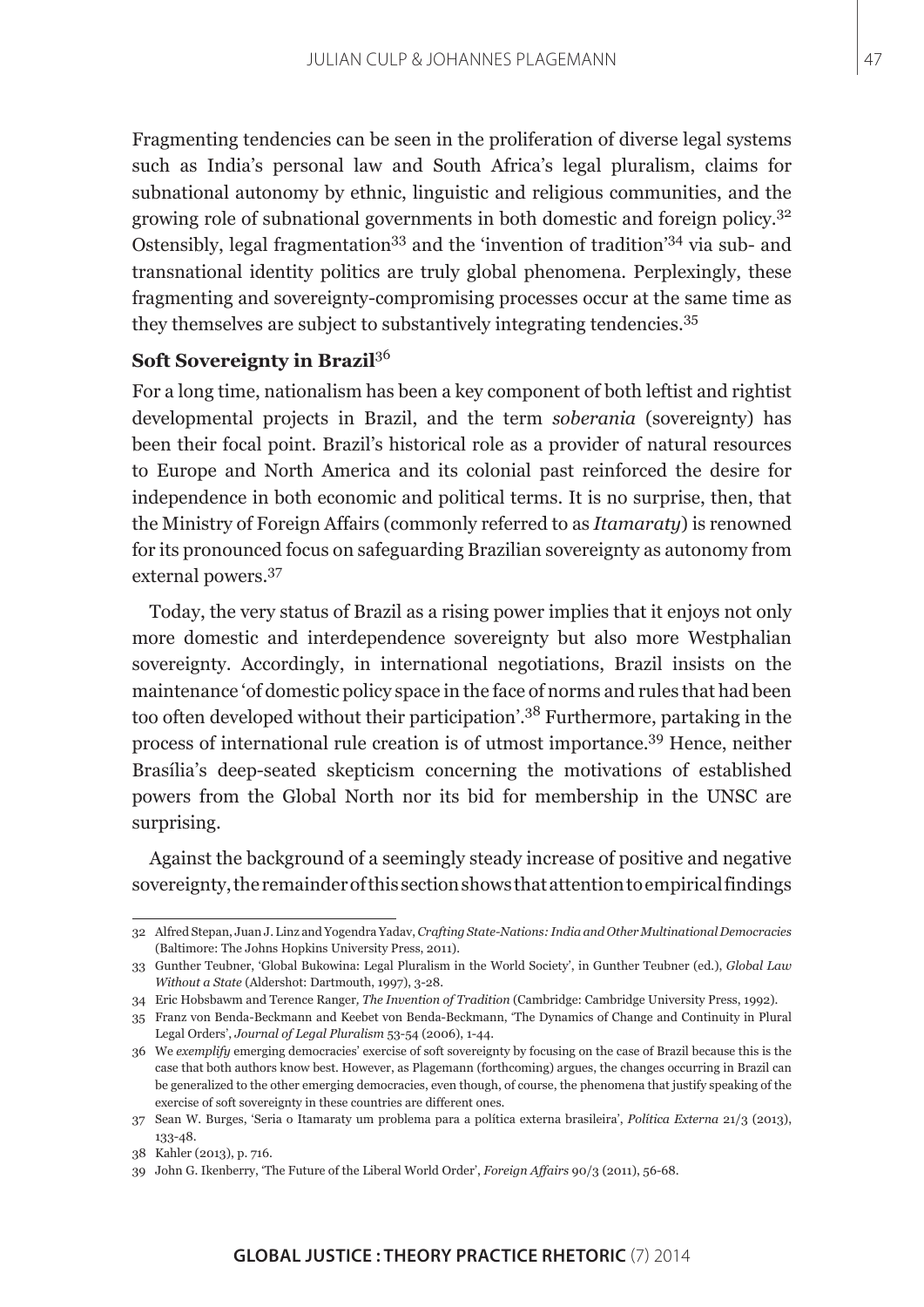reveals a far more complex picture. Several examples illustrate how integration from above (regionalization) and below (inclusion of civil society) as well as fragmentation from above (multipolarity) and below (indigenous autonomy) have had sovereignty-compromising effects in early twenty-first century Brazil. Hence, seemingly paradoxically, Brazil both gained and lost sovereignty in the period in which it was increasingly recognized as a rising power.

## *Integration from above*

Brazil under military rule was characterized by a profound and historically evolved negligence of relations to its Latin America neighbors.<sup>40</sup> The end of military rule in Brazil and Argentina in the mid-1980s allowed for the fast establishment of the Common Market of the South (MERCOSUR), also including Uruguay and Paraguay as founding members. Throughout the 1990s, Brazilian foreign policy elites sought to dispel any notion of a particularistic agenda by highlighting South American cooperation and consensus vis-à-vis an alternative, more marketdriven US initiative.41 As a result, a set of regional bodies developed, facilitating cooperation in a variety of areas beyond mere market integration (e.g., defense, infrastructure and health) under the umbrella of the Union of South American Nations (UNASUR).42 Moreover, regional integration includes a MERCOSUR parliament (Parlasur), significant nonreciprocal financial mechanisms in the form of a MERCOSUR development fund (FOCEM)<sup>43</sup> and the Permanent Review Tribunal tasked with settling disputes among members states.

The prioritization of regional relations in institutionalized settings has become a consensual aspect of Brazilian foreign policy despite the fact that intergovernmental decision-making still is the norm, MERCOSUR's institutional structure has stayed relatively minimal,<sup>44</sup> and the extent of regional integration is contested. This has seen new actors (e.g., line ministries, CSOs, subnational governments and businesses) partake in foreign policy-making and thus

<sup>40</sup> Leslie Bethell, 'Brazil and "Latin America"', *Journal of Latin American Studies* 42/3 (2010), 457-85.

<sup>41</sup> Sean W. Burges, 'Consensual Hegemony: Theorizing Brazilian Foreign Policy after the Cold War', *International Relations* 22/1 (2008), 65-84.

<sup>42</sup> Monica Saraiva, 'Brazilian foreign policy towards South America during the Lula Administration: caught between South America and Mercosur', *Revista Brasileira de Política Internacional* 53 (2010), 151-68.

<sup>43</sup> Its budget for 2013 was 204 million USD. Individual projects are chosen consensually by heads of state. Main beneficiaries were Uruguay and Paraguay. See MERCOSUR, *INTAL Monthly Newsletter N° 196* (2012) www.iadb. org/intal/cartamensual/Cartas/PDF/196/en/MonthlyNewsletter196\_Integration%20Blocs\_MERCOSUR\_Art2. pdf (accessed 7 July 2013). During the end of the first decade of the twenty-first century, only 14.9 percent of the FOCEM budget went to projects in Brazil, which contributes about 70 percent of the total. See Marcos A. M. Cintra, *Cooperação brasileira para o desenvolvimento internacional: 2005-2009* (Brasília: IPEA, 2010), http://www.ipea. gov.br/portal/index.php?option=com\_content&view=article&id=6874 (accessed 1 June 2013).

<sup>44</sup> Laura Gómez-Mera, *Power and Regionalism in Latin America* (Notre Dame: University of Notre Dame Press, 2013), p. 92.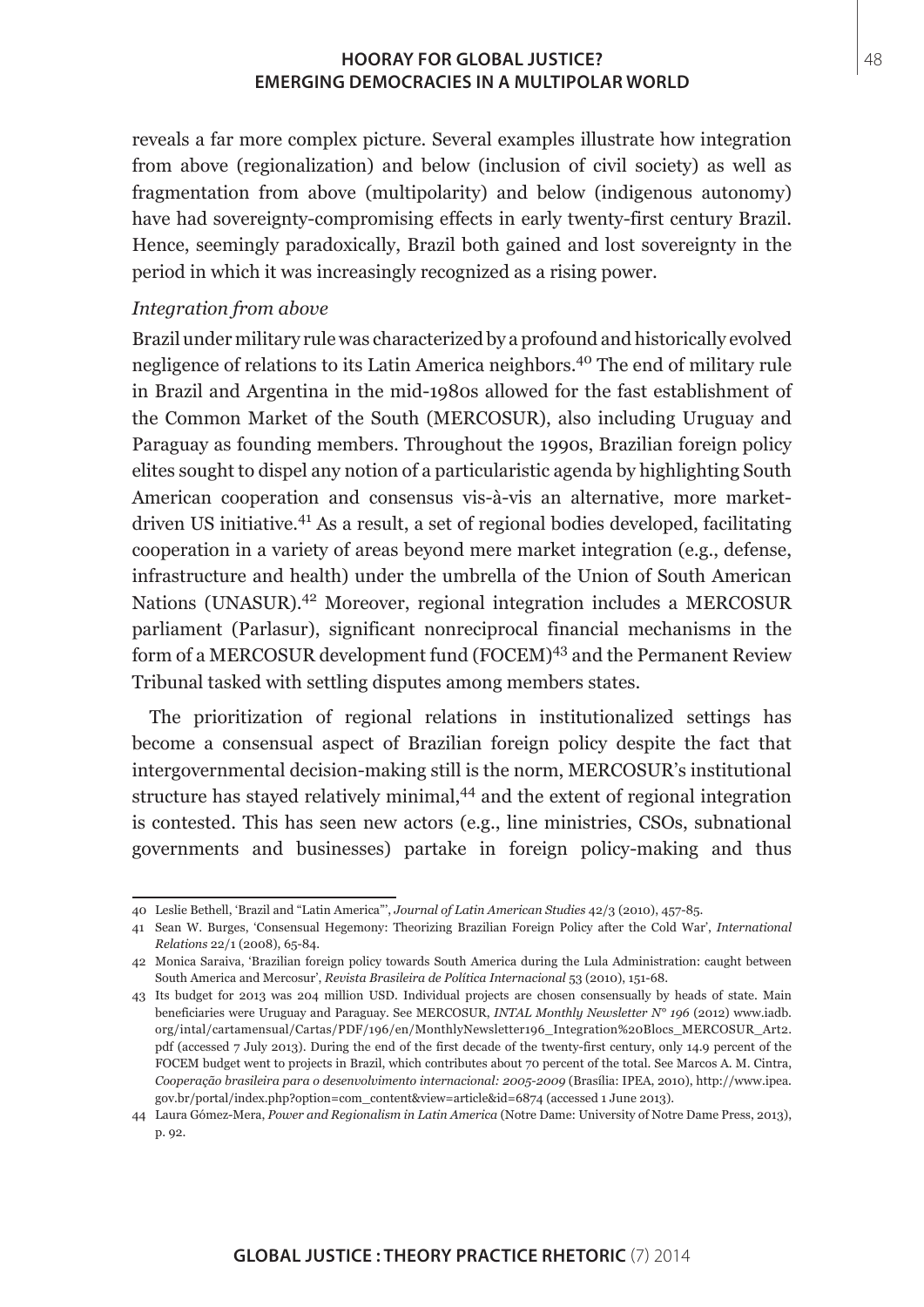contributed to the erosion of *Itamaraty's* traditional foreign policy monopoly<sup>45</sup> – an unintended consequence. As a result, Brazil has consolidated its role as a regional leader while sovereignty compromises in specific issue areas have become more likely.

Brazilian regional leadership, however, is not always welcomed. In fact, a high degree of suspicion exists among Brazil's smaller neighbors. For instance, Argentina ardently opposes Brasília's bid for permanent membership in the UNSC. Moreover, investments in South American infrastructure under the umbrella of UNASUR first and foremost serve Brazilian business interests in foreign markets. UNASUR's planning processes correspond with Brazilian infrastructural development initiatives in terms of methodology and conception.<sup>46</sup> In addition. the Brazilian development bank BNDES remains by far the single most important financier of infrastructural development in the region. This ensures that Brasília, rather than UNASUR's *Banco del Sur* (located in Caracas), remains in control of most of the funds.47 And yet, the novel prioritization of regional affairs also strengthened smaller neighbors' bargaining position vis-à-vis Brasília. A case in point is the above-mentioned MERCOSUR development fund FOCEM.

## *Integration from below*

Leftist or 'progressive' Brazilian CSOs contributed considerably to the end of military rule. Today, the systematic inclusion of CSOs into political decisionmaking in Brazil is unmatched in regional comparison. At the same time, the CSO ecology has been 'tamed' over the past decades. 'Professional' rather than radical organizations are the preferred partners when making and implementing policies on behalf of the state.48 Federal employment has become an attractive alternative for career-oriented activists – thus blurring the distinction between state and civil society.49 The Brazilian state has promoted this trend by considerably increasing federal and municipal funding for the third sector, which roughly quadrupled between 2002 and 2009.50

<sup>45</sup> Jeffrey W. Cason and Timothy J. Power, 'Presidentialization, Pluralization, and the Rollback of Itamaraty: Explaining Change in Brazilian Foreign Policy Making in the Cardoso-Lula Era', *International Political Science Review* 30/2 (2009), 117-40.

<sup>46</sup> André Calixtre and Pedro Barros, 'A integração sul-americana, além da circunstância: do Mercosul à Unasul', in IPEA (ed.), *Brasil em Desenvolvimento 2010: Estado, Planejamento, e Políticas Públicas* (Brasília: IPEA), 443–64.

<sup>47</sup> The Brazilian Constitution prohibits the borrowing to projects outside Brazil carried out by non-Brazilian companies, meaning it does allow for financing projects inside Brazil carried out by foreign companies or outside Brazil carried out by Brazilian companies.

<sup>48</sup> Original interviews with nine civil society activists and scholars in Rio de Janeiro, São Paulo and Brasília in March 2012, cf. Plagemann (forthcoming).

<sup>49</sup> Rebecca Abers and Marisa von Bülow, 'Movimentos sociais na teoria e na prática: como estudar o ativismo através da fronteira entre Estado e sociedade?', *Sociologias* 13/28 (2009), 52-84.

<sup>50</sup> Garcia Lopez, Luciana d. S. Leão and Mario L. Grangeia, 'State, Third Sector, and the Political Sphere in Brazil: Evolution and Current Scenario', *International Journal of Sociology* 41/2 (2011), 47-71, p. 55.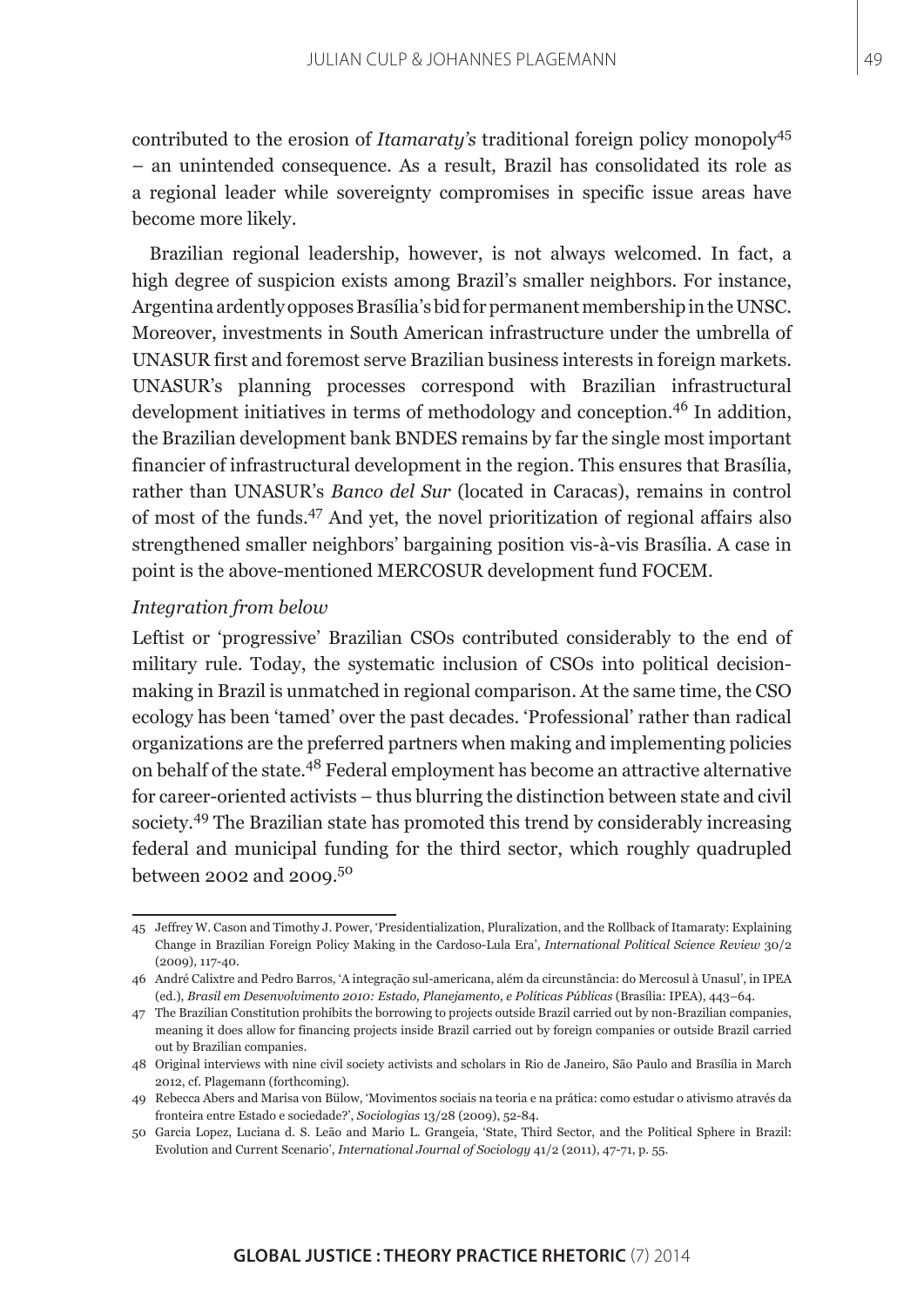Tangential to these developments, forms of protest on a variety of issues (e.g., health care, the environment and indigenous claims) have converged toward a common language of human rights. As in other emerging democracies, the latter has become visible in an increasing willingness among activists to go through the courts to pursue certain sociopolitical objectives.51 Global models of CSO management and philanthropic engagement have spread through a more globalized Brazilian middle and upper class. New domestic sources of funding from the private sector, the state and large parastatals have emerged, while hitherto crucial foreign funding has been reduced – not least due to Brazil's new status as a middle-income country. Clearly, the Brazilian commitment to participatory democracy and the continuing vocal activism of CSOs diffuses domestic sovereignty toward nonstate actors.<sup>52</sup>

## *Fragmentation from above*

In alliance with other rising powers, Brazil's return to the developmental state subscribes to an economic agenda that differs considerably from the more liberal market economies in Europe and North America.53 Enthusiasm for alternative cooperation schemes (such as UNASUR, BRICS, IBSA, BASIC and Lula da Silva's Africa strategy) excluding established powers emerged as a key characteristic of Brazilian foreign policy throughout the 2000s.54 The description of rising powers as sovereign in the Westphalian sense finds most support on this level of analysis. Indeed, behind the Brazilian consensual regional leadership model, in South-South cooperation and in global fora such as the G20 or the WTO, foreign policy scholarship identifies the 'priority of maintaining the pre-eminence of the international norm of sovereignty as a device for protecting national autonomy'<sup>55</sup> – and achieving global great power status.

Notably, however, a number of perhaps unintended consequences accompany the choice of such an approach to sovereignty – as exemplified by Brazilian foreign aid. Although trying hard to avoid the sort of 'tutoring' associated with Northern countries' aid policies,<sup>56</sup> Brazil itself froze aid to Guinea Bissau following democratic ruptures there. Indeed, according to Abdenur and de Souza

<sup>51</sup> Roberto Gargarella, Pilar Domingo and Theunis Roux (eds.), *Courts and Social Transformation in New Democracies* (Aldershot: Ashgate, 2006).

<sup>52</sup> See Adrian Gurza Lavalle, Peter P. Houtzager and Graziela Castello, 'Democracia, Pluralização da Representação e Sociedade Civil', *Lua Nova* 67 (2006), 49-103; and more broadly on the transnational dimension of civil society in domestic contexts Saskia Sassen, 'Globalization or Denationalization?', *Review of Political Economy* 10 (2003), 1-22, p. 13.

<sup>53</sup> Andrew Hurrell, 'Brazil: What Kind of Rising State?', in Alan S. Alexandroff and Andrew F. Cooper (eds.), *Rising States, Rising Institutions* (Washington: Brookings Institution Press, 2010), 128-150, pp. 138-41.

<sup>54</sup> Raúl Bernal-Meza, 'International Thought in the Lula Era', *Revista Brasileira de Política Internacional* 53 (2010), 193-212, p. 206.

<sup>55</sup> Burges (2013), p. 593.

<sup>56</sup> Marco Vieira, 'Rising States and Distributive Justice: Reforming International Order in the Twenty-First Century', *Global Society* 26/3 (2012), 311-29.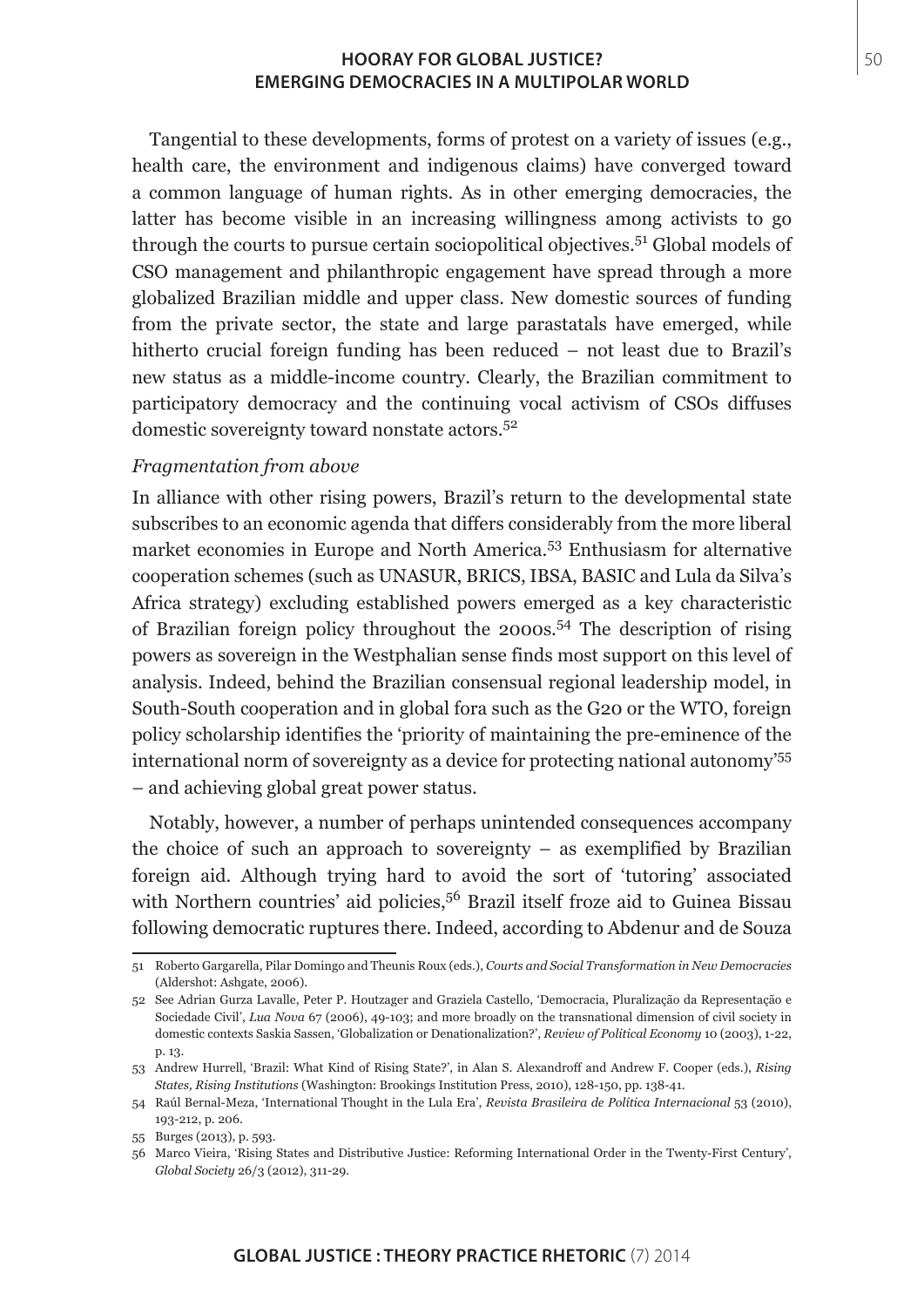Neto, 'Brazil has made democracy and human rights promotion key components of its cooperation with Guinea Bissau, working not only to encourage elections, but also to strengthen institutions that are essential to the rule of law and adherence to the norms of democracy and human rights'.57 A further example is the Brazilian agency for development cooperation ABC promoting Brazilian digital voting-machine technology in Africa – a project that involves not only the Brazilian Superior Electoral Court as a center of competence, but also the Brazilian Bar Association. Examples such as these illustrate the decline of the noninterventionist foreign policy orthodoxy tied to the traditional approach to sovereignty employed by the foreign ministry.

Another example is Brazil's engagement in the debate on R2P. In November 2011, foreign minister Antonio Patriota proposed an amendment to the original concept of R2P in the UNSC.<sup>58</sup> His notion of 'responsibility while protecting' (RWP) includes formal mechanisms and a more rigid chronologization of legitimate intervening acts as safeguards against its instrumentalization on behalf of UNSC members. While RWP would primarily serve as a means to curtail intervening states' autonomy in the interpretation of a given UNSC resolution, the proposal explicitly includes a reference to legitimate intervention in principle.<sup>59</sup> Claiming a stronger role in the UN incentivized compromising the hitherto sacrosanct principle of nonintervention. A global role, it seems, does not go well with the unconditional respect for national sovereignty.

## *Fragmentation from below*

Prior to democratization, the military expressed their pronounced hostility toward indigenous autonomy in *terras indígenas* (indigenous territories) in terms of the defense of national sovereignty and the securitization of its borders.<sup>60</sup> In the absence of border disputes, indigenous aspirations for self-determination represented a straw man threat to national integrity and repeatedly resulted in clashes over border security, national development and sovereignty.<sup>61</sup>

Democratization in the 1980s therefore sparked considerable enthusiasm among indigenous activists and defenders of minority rights. The transition

<sup>57</sup> Adriana Erthal Abdenur and Danilo Marcondes de Souza Neto, 'South-South cooperation and democracy in Africa: Brazil's role in Guinea-Bissau', *Africa Review* 5/2 (2013), 104-17.

<sup>58</sup> Alcides Costa Vaz, 'Brazilian Perspectives on the Changing Global Order and Security Challenges', *Centre for European Policy Studies Working Document* 376 (2013), http://europa.eu/espas/orbis/sites/default/files/generated/ document/en/Brazilian perspectives.pdf (accessed 14 November 2013).

<sup>59</sup> Thorsten Benner, 'Brasilien als Normunternehmer: die Responsibility While Protecting', *Vereinte Nationen* 6 (2012), 251-56.

<sup>60</sup> Ivani F. de Faria, *Território e Territorialidades: Indígenas do Alto Rio Negro* (Manaus: Editora da Universidade Federal do Amazonas, 2003), p. 115.

<sup>61</sup> Lino J. d. O. Neves, 'The Struggles for Land Demarcation by the Indigenous Peoples of Brazil', in Boaventura de Sousa Santos (ed.), *Another Knowledge Is Possible: Beyond Northern Epistemologies* (London: Verso, 2007), 105-19.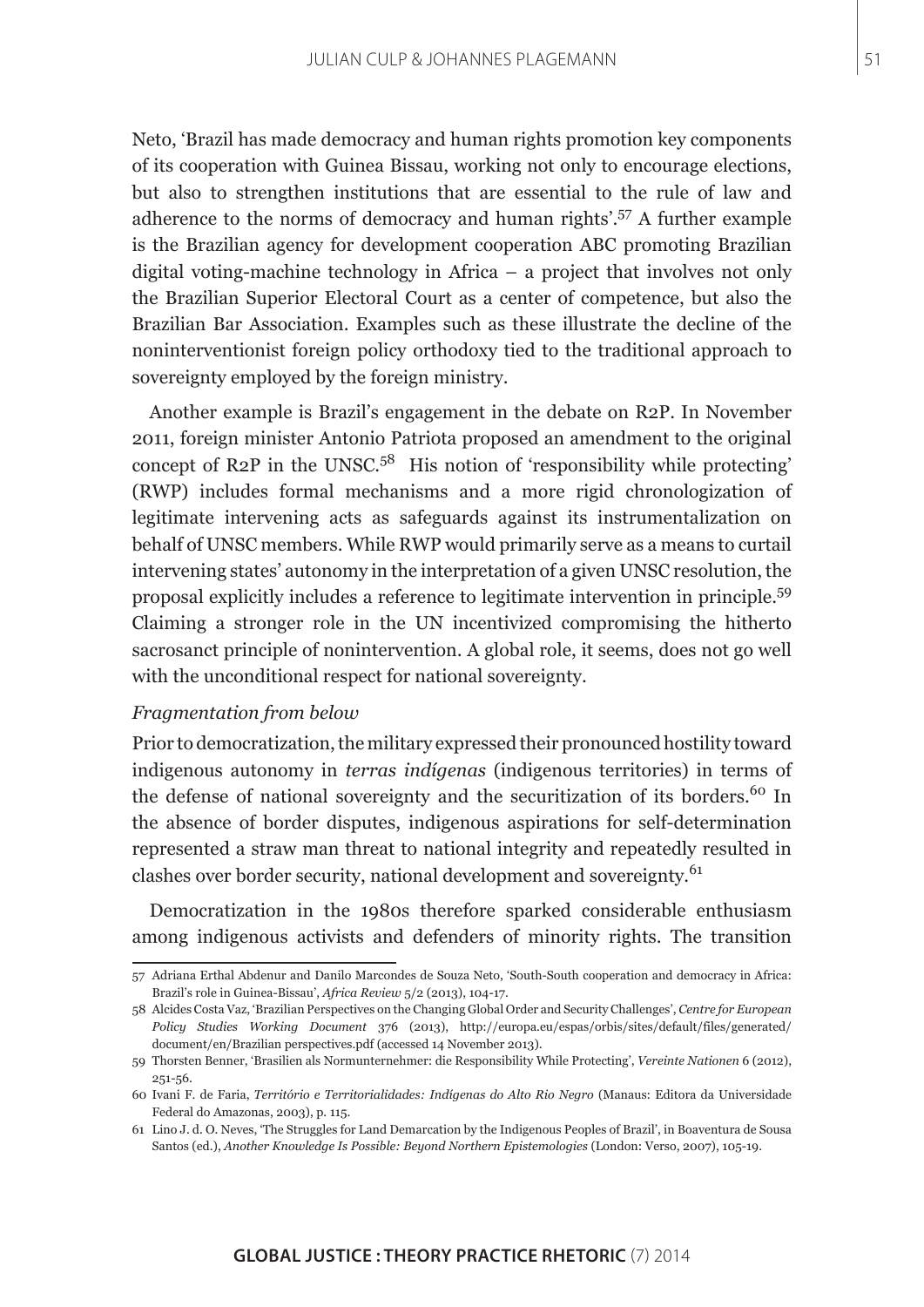allowed for a new discourse including the recognition of historical discrimination and the legitimacy of minority activism. $62$  The 1988 Constitution granted indigenous peoples with the right to self-representation, the group right to culture and the right to the exclusive use of ancestral lands. No longer treated as 'relatively unable' subjects under state tutelage, indigenous groups became legally recognized groups – a development that 'opened up the way for the conquest of a political voice on the international scene, until then held for them by the Brazilian state<sup>'.63</sup> Instead of insisting on the exclusive sovereign authority of the state, indigenous Brazilians gained an entirely new status in democratic Brazil, including more pronounced subnational autonomy. While this is laudable, new threats to their livelihoods emerged from an accelerated state-led development agenda.

## **A Global Justice-Based Assessment**

Empirical research into the transformation of sovereignty in emerging democracies reveals a whole series of sovereignty-diffusing processes. It shows that the emergence of new centers of state power is not to be confounded with a linear increase along the four dimensions of ideal-type sovereignty or the return to a Westphalian model of international relations (however hypocritical in the first place).

How is one to assess these developments from the point of view of global justice? An answer to this question depends, of course, on the particular kind of conception of global justice that one endorses. In the following section we discern and sketch statist, globalist, and internationalist conceptions of global justice. We then ask how to assess the transformation of sovereignty and the nascent multipolarity in world politics that it brings about. Our exploration shows that – by and large, though with several qualifications – on the basis of these conceptions one can view these changes rather positively indeed. We believe that this finding is relatively surprising given that the 'neo-Westphalian' foreign policy rhetoric of emerging democracies suggests that future world politics will neglect bordertranscending concerns of morality and justice. In addition, it provides a more positive assessment of global politics that differs from the very negative – and at times perhaps frustrating – moral diagnostics by global justice theorists like Pogge.

Given the well-known problem of second best,  $64$  we refrain from arguing that the realization of some of the criteria of statism, globalism, or internationalism

<sup>62</sup> G. Reginald Daniel, *Race and Multiraciality in Brazil and the United States: Converging Paths?* (University Park, PA: Pennsylvania State University Press, 2006), 285-94.

<sup>63</sup> Lino J. d. O. Neves, 'Olhos mágicos do Sul (do sul): lutas contra-hegemônicas dos povos indígenas no Brasil', in Boaventura de Sousa Santos (ed.), *Reconhecer para libertar. Os caminhos do cosmopolitismo multicultural* (Rio de Janeiro: Civilização Brasileira, 2003), 113-151.

<sup>64</sup> Richard Lipsey and Kelvin Lancaster, 'The General Theory of Second Best', *The Review of Economic Studies*, 24 (1956- 7), 11-32.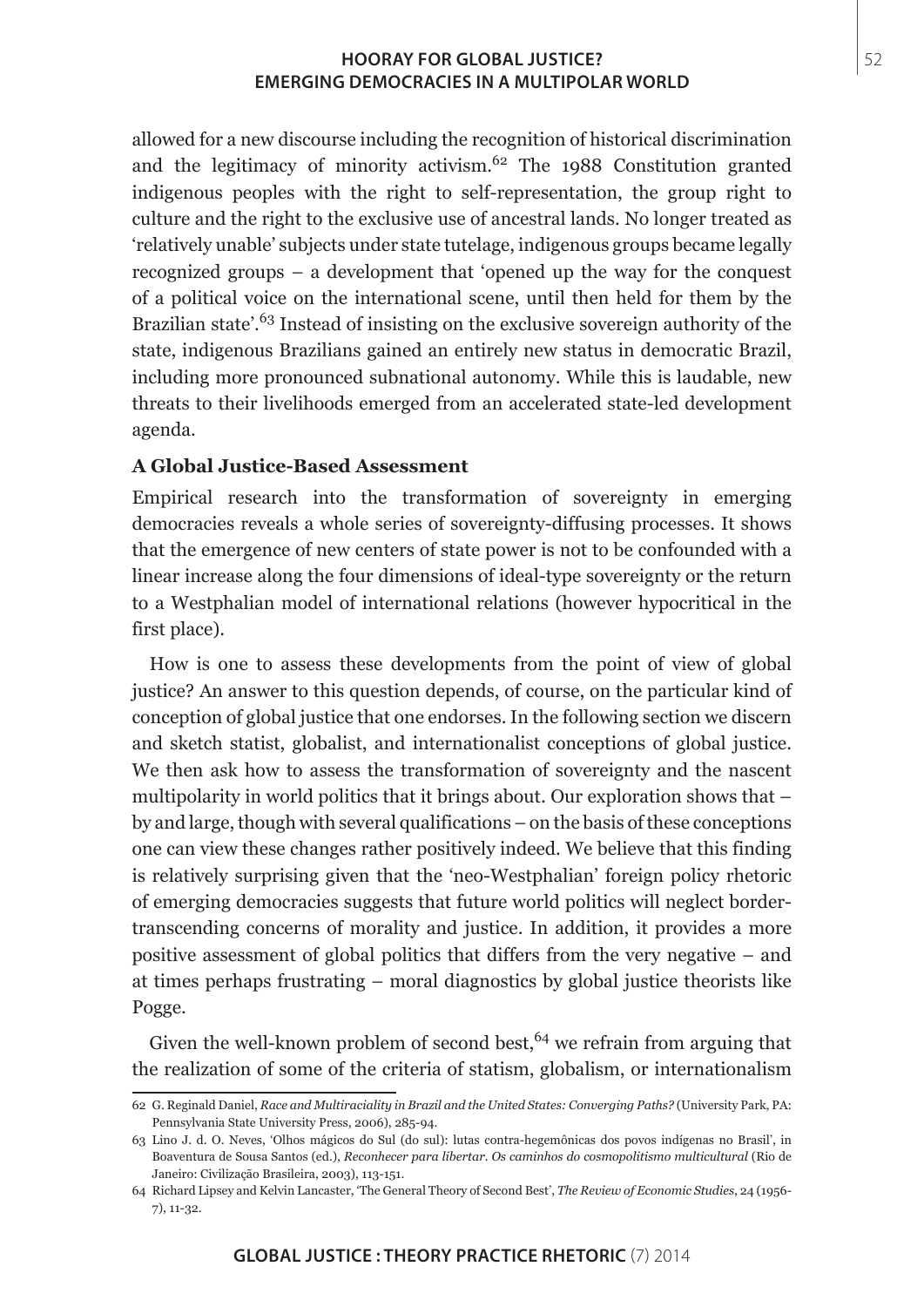constitutes an approximation or gradual realization of fundamental global justice. Rather, our assessment is based on our judgments as to whether the structural changes described above are conducive to realizing all the criteria of global justice in the long run, as conceived by the statist, globalist, and internationalist perspectives.<sup>65</sup>

Since the remaining gap between the status quo and the realization of the conditions of global justice means that current conditions are 'nonideal', assessing the transformation of emerging democracies' national sovereignty in terms of global justice requires a relatively high degree of moral and political judgment. After all, diminishing one kind of injustice often goes along with the emergence of other kinds of injustices. In the context of our discussion, a concrete example of the unavoidable but delicate weighting of distinct and probably incommensurable injustices concerns the balancing of the justice-promoting effects brought about by the processes of fragmentation and integration vis-à-vis the injustices due to the asymmetries between the rising powers' governments and their poorer neighbors.

It is important to note, moreover, that soft sovereignty located between the postmodern and the modern exercise of sovereignty is an 'ideal type' in the sense of Max Weber. It is based upon stylized empirical research that concentrates on some phenomena characteristic of the ideal type and abstracts from many other phenomena. This explains why our analysis uses a broad brush and is necessarily controversial. Nevertheless, we seek to contribute to a better normative understanding of rising powers' importance for global justice. The following analysis is but a first step to do so.

## **The Statist Assessment**

The question as to whether some egalitarian standard of distributive justice is valid only among co-citizens of states or among all individuals globally has been at the center of the debate on global distributive justice. While globalists have defended a certain ideal of global distributive equality, which we explain below, statists like Thomas Nagel and Michael Blake have claimed that it is only the special kind of coercive social practices within the nation-state that generate demands of egalitarian distributive justice. Outside the state only certain sufficientarian requirements (of either justice or humanity) are valid at most.<sup>66</sup> Hence they hold a position similar to the nationalist position of David Miller, according to which global economic justice requires the fulfillment of a certain

<sup>65</sup> This discussion relies on an understanding of nonideal theory as – following Rawls – a theory of transition; on this understanding see John Simmons, 'Ideal and Nonideal Theory', *Philosophy and Public Affairs* 38/1 (2010), 5-36.

<sup>66</sup> Michael Blake, 'Distributive Justice, State Coercion, and Autonomy', *Philosophy & Public Affairs* 30/3 (2001), 257- 96; Thomas Nagel, 'The Problem of Global Justice', *Philosophy & Public Affairs* 33/2 (2005), 113-47.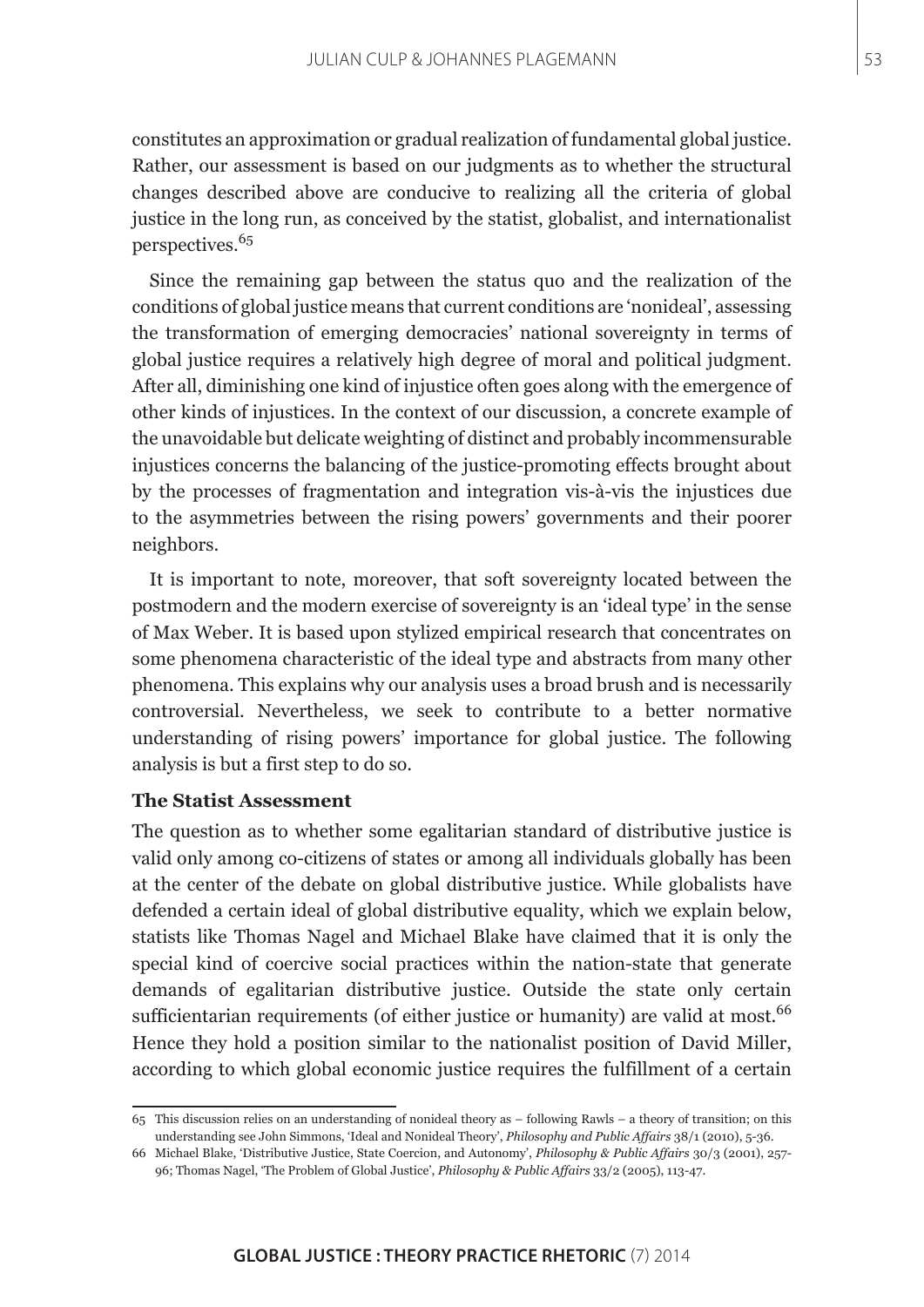minimal threshold and which Miller defines in terms of certain basic human rights.67 Moreover, the statist and nationalist positions agree that the ideal of distributive equality among individuals has its proper place within the nationstate.

With regard to global political justice, both Nagel and Blake have said very little. Indeed, Blake does not address at all the question whether there are requirements of global political justice. It remains unclear whether he thinks that global justice requires something other than fulfilling his understanding of a requirement of global sufficiency, namely, that all individuals should enjoy being able to lead a minimally autonomous life.<sup>68</sup>

Likewise, Nagel focuses primarily on the question of what global distributive justice requires. Yet his claim that issues of justice only arise where there is a sovereign power that coerces individuals in their names, and that therefore the very idea of *global* justice is misguided in the absence of a world state, is farreaching. Indeed, Nagel thereby seems to exclude the existence of issues of global political justice.69 Only considerations of humanitarian morality may influence international decision-making.

Accordingly, Nagel holds that there are no duties of international political fairness; he argues that states only need to avoid contributing to domestic injustices within other states and enact international regulations that are conducive to the realization of the humanitarian concern of securing basic human rights.<sup>70</sup> Perhaps Nagel would even concede that  $\text{Miller}^{71}$  is correct in arguing that there is a certain duty of fairness among states, which commands sharing fairly the burdens that arise in collective action for the sake of securing basic human interests. Such an obligation is by far less demanding than the internationalist requirement to ensure equality and just background conditions among states, which we further describe below. In addition, statists like Nagel may also embrace the other aspect of this duty of fairness amongst states, namely, that there is an obligation of nonexploitation. This obligation means, for instance, that international trade and investment regulation should not entail outcomes, like overly harsh working conditions that would not be accepted if the weaker party would not find itself in a miserable situation. Statists like Nagel can recognize such a duty of non-

<sup>67</sup> David Miller, *National Responsibility and Global Justice* (Oxford: Oxford University Press, 2007), ch. 7 and 9.

<sup>68</sup> Blake (2001), p. 271.

<sup>69</sup> Nagel (2005), p. 130. Joshua Cohen and Charles Sabel make the same claim in 'Extra Rem Publicam Nulla Iustitia?', *Philosophy & Public Affairs* 34/2 (2006), 147-75, p. 156.

<sup>70</sup> Nagel (2005), p. 143.

<sup>71</sup> David Miller, 'Reasonable Partiality Towards Compatriots', *Ethical Theory and Moral Practice* 8 (2005), 64-81, pp. 77-8.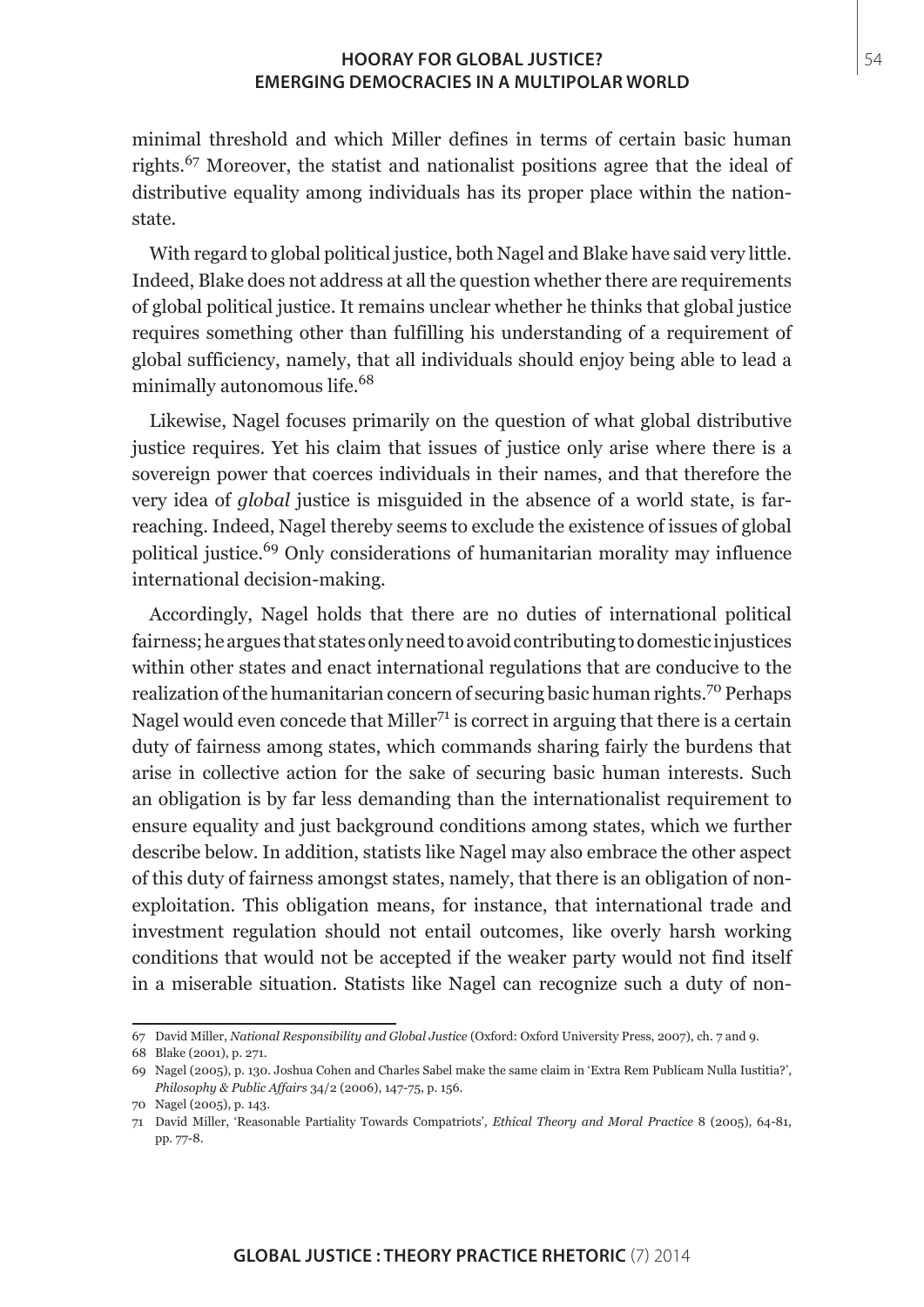exploitation because it contributes to the realization of greater domestic equality, but falls short of the internationalist demand, which Nagel rejects, that states need to enjoy an equal status.<sup>72</sup>

How is emerging democracies' exercise of soft sovereignty to be judged in light of the statist conception of global justice? We consider first how the described structural changes impact upon statists' socioeconomic demands for domestic economic equality and a global minimum in terms of human rights or autonomy.

On the one hand, such a global minimum is better realizable because emerging democracies are now not only capable of achieving this minimum internally but can also support other, poorer states to reach it. The widely celebrated Brazilian social assistance program *Bolsa Família* is exemplary in how emerging democracies are already engaged in sharing, at least in part, their economic gains throughout their populations. More recently, civil society activism led the Brazilian government to promise investing 75% of royalties from offshore drilling in national education and 25% in national healthcare.73 In addition, as civil society's activism has become more influential and increasingly refers to inter- and transnationally crafted rights, norms and standards, the process of integration from below in emerging democracies (as described above) also contributes to the realization of a global minimum in terms of human rights. This is the case not only because civil society actors are standing up for rights to culture, health and gender equality, but also because the usage of the human rights vocabulary has gained a considerable discursive power that makes it more difficult for governments to reject the claims of these actors.

However, the pronounced process of fragmentation from below also means that the realization of some form of equality among co-citizens becomes increasingly unlikely. The recognition of subnational difference in form of indigenous autonomy, for instance, is not conducive to realizing domestic socioeconomic equality. To illustrate, consider that if one holds that socioeconomic equality involves fair equality of opportunity to access productive activities and positions of power that are generally valued, then the fact that subnational groups subscribe to distinct views regarding what kind of activities and positions are desirable undermines the aspiration to achieve fair equality of opportunity so conceived. Furthermore, consider that indigenous in the Amazon employ the same arguments for differing treatment and autonomy from state interference as Indian tribals. Hence, the ideal of domestic fair equality of opportunity seems no longer realizable due to these processes of global integration from below. Instead, the dual process

<sup>72</sup> Nagel (2005), section VII.

<sup>73</sup> See BBC News online, 'Brazil Congress back oil royalties bill', published online 15 August, 2013, http://www.bbc.com/ news/world-latin-america-23707449 (accessed 7 January 2014).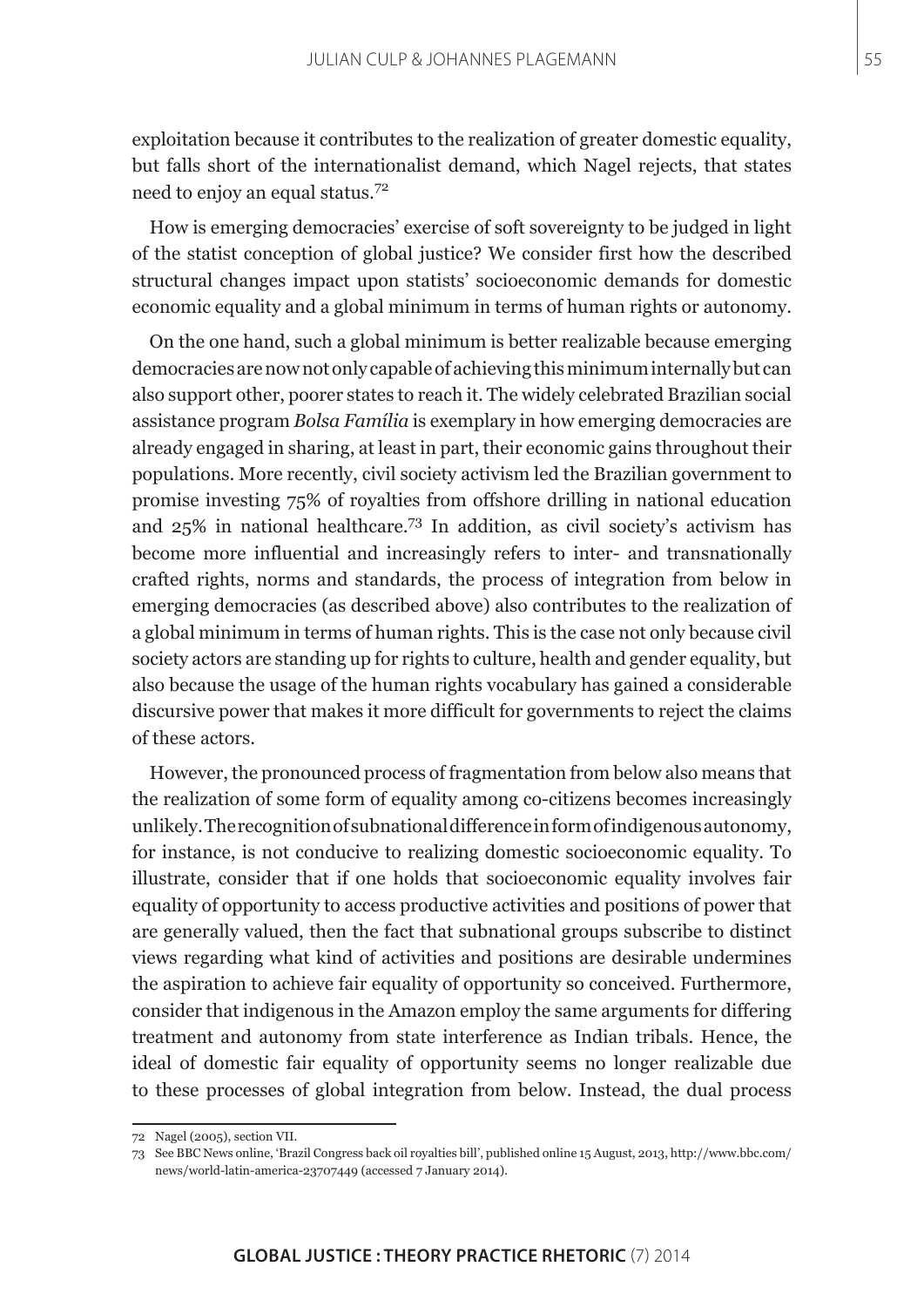of fragmentation and integration from below diffuses national sovereignty and – contrary to Nagel – point at the importance and vivacity of issues of global political justice because the various claims for socioeconomic justice cannot be coherently framed and defended by philosophical argument alone.

Finally, the process of fragmentation from above contributes clearly to the realization of the statist conceptions of global justice. An increase in positive sovereignty enables emerging democracies to pursue effectively an agenda of inclusive economic development less constrained by the international rules made by and for established powers in the industrialized North.<sup>74</sup>

In global health governance, for instance, Brazil, India, and South Africa successfully challenged pharmaceutical companies' insistence on the primacy of international intellectual property rights over the access to medicine. Against the opposition of many Northern governments, Brasília succeeded in changing the trade-related intellectual property rights regime in order to promote the greater fulfillment of a 'human right to health'. Hence, Brasília not only protected its successful domestic AIDS strategy from foreign interference but also actively engaged in the definition of a basic human right.75 This achievement is owed partially to the growing influence on behalf of emerging democracies – their increased positive sovereignty – in global fora.

Yet, an examination as to whether emerging democracies' exercise of soft sovereignty contributes to a fair burden-sharing between states for the sake of satisfying basic human interests yields more ambiguous results. On the one hand, their increase in positive sovereignty vis-à-vis both established powers and their smaller neighbors in some instances undermined former alliances across Southern countries. Brazil, for instance, in 2007 substituted its regional economic diplomacy via MERCOSUR with a bilateral strategic partnership with the EU. On the other hand, the Brazilian desire for regional leadership repeatedly necessitated demonstrating concern for the claims and interests of its smaller neighbors. The same applies to India and South Africa.76 Among the results is the regional development fund, FOCEM, benefitting primarily smaller MERCOSUR members. In addition, Brazil's latest engagement as a 'new donor' shows that foreign policy-makers recognize the growing need to legitimize its new status by

<sup>74</sup> For a pertinent analysis of the way in which international law violates human rights, see Thomas Pogge, 'Recognized and Violated by International Law: The Human Rights of the Global Poor', *Leiden Journal of International Law* 18/4 (2005), 717-45.

<sup>75</sup> Markus Fraundorfer, 'Global power shifts in international law. A case study of Brazil and the human right to health', in Francis Snyder and Lu Yi (eds*.), The EU, the USA, China and the BRICS: The Future of Transnational Law* (Brussels: Bruylant, forthcoming).

<sup>76</sup> For India see, for instance, S. D. Muni and Rajshree Jetly, 'SAARC Prospects: The Changing Dimensions', in S. Muni (ed.), *The Emerging Dimensions of SAARC* (New Delhi: Cambridge University Press, 2011), pp. 1–31. For South Africa, see Chris Alden and Garth Le Pere, 'South Africa in Africa: Bound To Lead?' *Politikon*, 36/1 (2009), 145-69.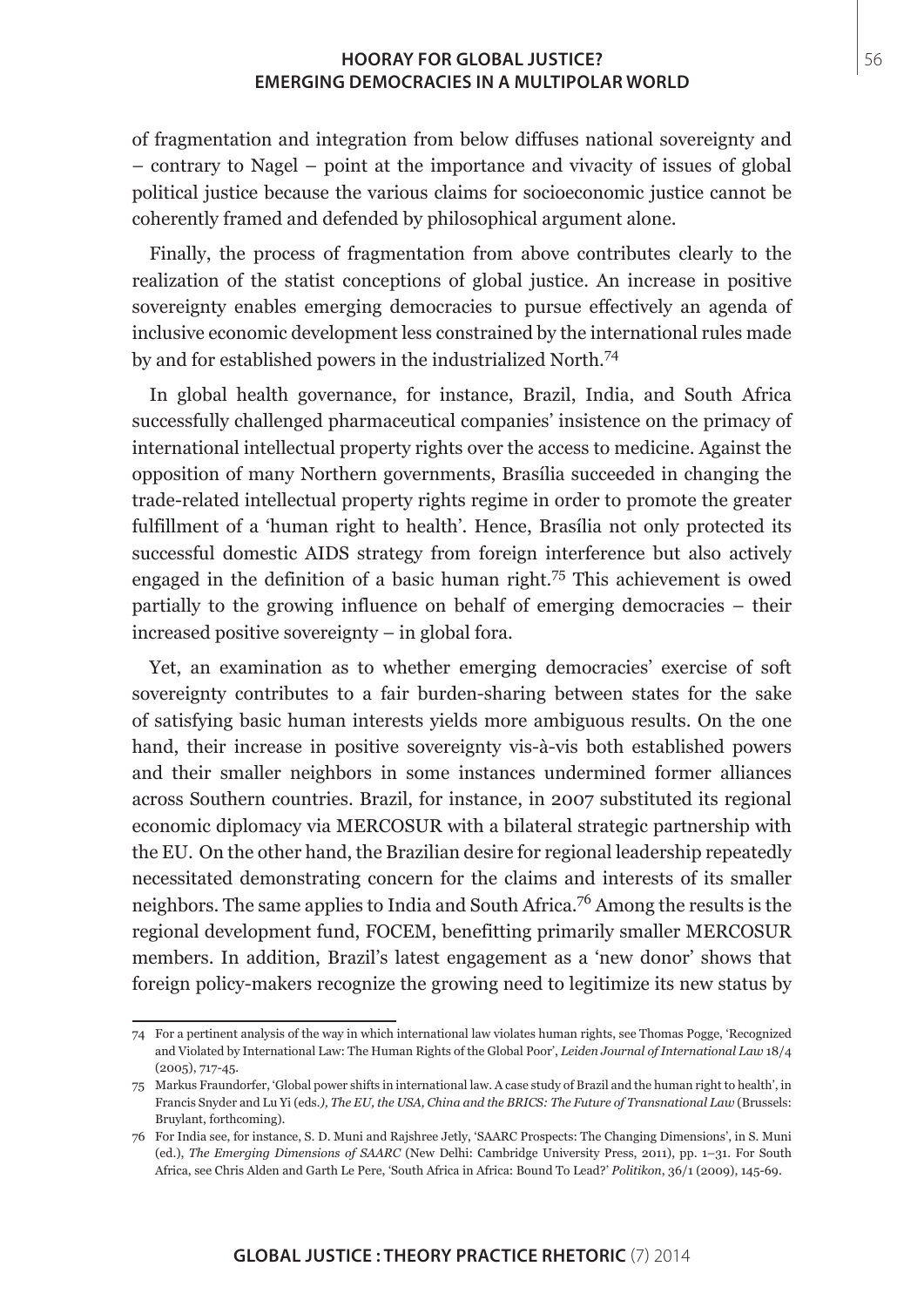partaking in the humanitarian efforts of the international community. Or consider global climate governance. Here, Brasília is careful to represent itself as part of the global South, thereby improving its own bargaining position and ensuring the support of a number of smaller and poorer nations. While this does not mean that the latter's interests are represented adequately by Brazilian diplomacy, the legitimacy of the Brazilian position at least in part depends on smaller nations' consent.

## **The Globalist Assessment**

Globalists like Thomas Pogge and Darrel Moellendorf argue that certain egalitarian requirements of justice possess global validity.77 Pogge defends a certain ideal of global political equality, arguing in favor of a human 'right to an institutional order under which those significantly … affected by a political decision have a roughly equal opportunity to influence the making of this decision'.78 Since the political decisions that are taken in one nation, for instance about its energy policy, have externalities and thus impact upon those living outside of the national community, national decision-making alone is insufficient to guarantee the fulfillment of this right. Accordingly, a certain degree of centralization of political decision-making in inter- and supranational institutions is necessary. On the other hand, however, considerations like the importance of local knowledge, the desirability of effective accountability structures, and the costs of political decision-making also suggest decentralizing political decision-making. Accordingly, Pogge envisions the gradual evolution of a multilayered order in which some decisions are addressed at 'lower' levels and others at 'upper' levels.

Given that Pogge views the fulfillment of this human right to a certain institutional order as intrinsically valuable, its value does not rest on its relevance for satisfying a global sufficientarian minimum or its importance for avoiding contributing to the domestic injustices perpetrated within other states. Nor is it simply a duty of fair play of the kind described by Miller. After all, realizing global political justice by fulfilling such a human right requires that people afford each other an equal political status in various settings, ranging from local to global level political decision-making.

Turning now to globalists' view on socioeconomic justice, consider that Moellendorf holds that the existence of a global economic association, which involves a global division of labor and global markets of capital, goods and

<sup>77</sup> Thomas Pogge, *World Poverty and Human Rights* (Cambridge: Polity Press, 2002); Darrel Moellendorf, *Global Inequality Matters* (Basingstoke: Palgrave Macmillan, 2009a); Darrel Moellendorf, 'Global Inequality and Injustice'*, Journal of International Development* 21 (2009b), 1125–36.

<sup>78</sup> Pogge (2002), p. 184 (footnotes omitted). He also adds that this influence should be exercised either directly or indirectly through appropriate forms of representation.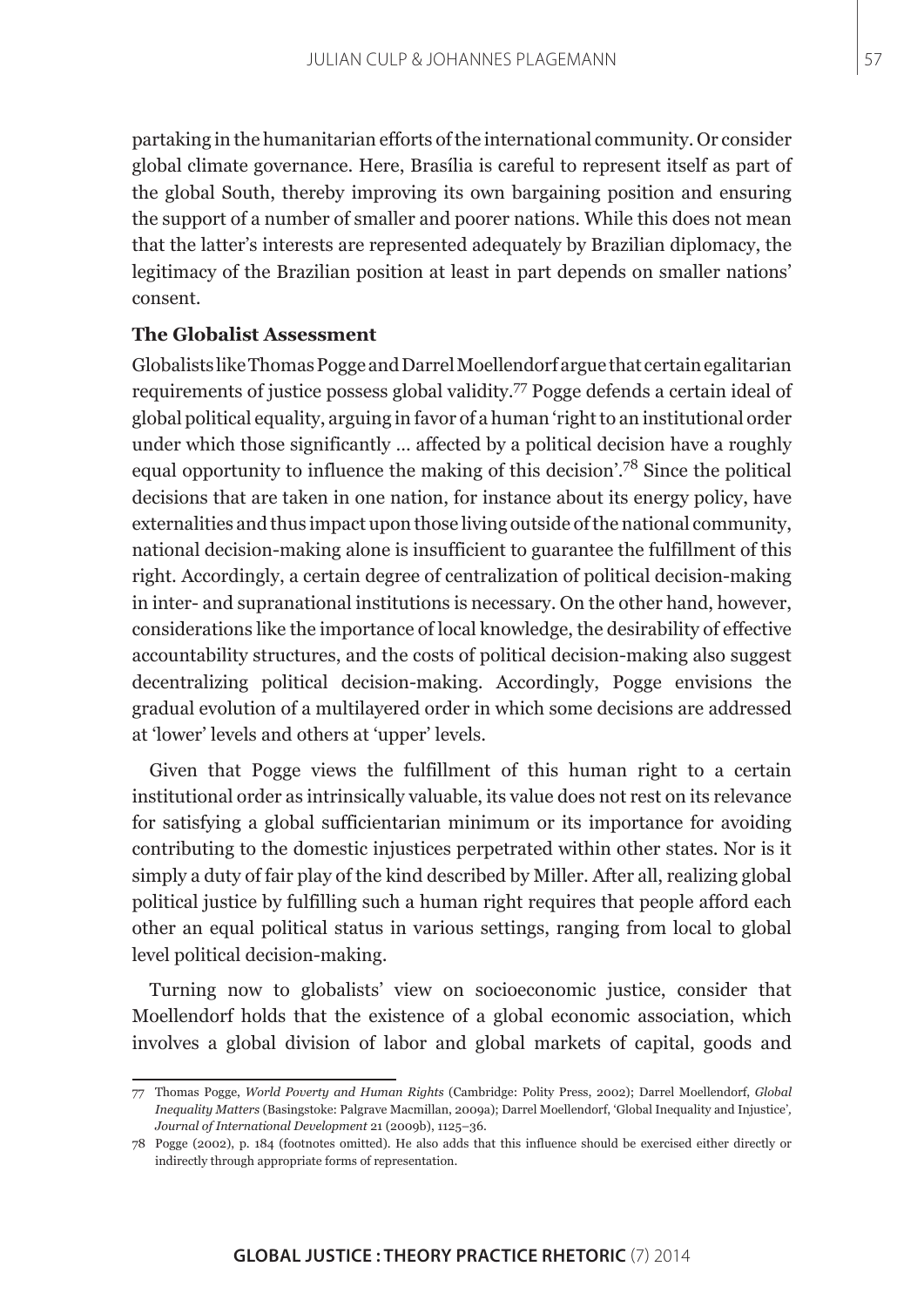services, gives rise to egalitarian requirements of distributive justice. He argues that there are four characteristics of this association that trigger these demands: (1) the association is non-voluntary because there is no reasonable exit option; (2) it is a fundamental background factor for the organization of many aspects of people's lives; (3) it has a pervasive impact upon morally relevant human interests; and (4) it is alterable by human endeavors.<sup>79</sup>

Moellendorf claims that irrespective of the particular demands of global *political* justice, global *distributive* justice asks for the realization of a certain degree of equality among all individuals globally.<sup>80</sup> Moellendorf qualifies this requirement by saying that due to the 'failure of institutional capacity'81 at the global level this requirement is only 'indeterminately egalitarian'.<sup>82</sup> Thereby he means to clarify that under current circumstances a substantial ideal of economic equality cannot at all be realized fully. More substantively, Moellendorf defends the idea that all individuals participating in the global economic association should have an equal opportunity to enjoy the goods that this association produces, such as income and wealth, access to 'meaningful productive activity, positions of power and status, and leisure time<sup>'.83</sup> According to the globalist perspective, hence, states must cede a substantial degree of sovereignty to inter- or supranational institutions in order to avoid committing global distributive injustices.

How is emerging democracies' transformation of sovereignty to be judged from the globalist conception of global justice? Beginning with phenomena that we described under the rubric of fragmentation from above, we observe that Pogge's vision of centralizing certain political decisions at 'upper', supranational levels of decision-making has very little chance of materializing in the near future. The new power imbalances make global supranational (not multilateral) institutions unlikely to evolve – at least for the time being. As described above, instead of investing their political capital in the Bretton Woods Institutions, BRICS established an alternative monetary fund. Moreover, the characteristic insistence on strictly intergovernmental decision-making by (some) emerging democracies (India and Brazil in particular) suggests that partaking in the erection of supranational institutions is now more unlikely than prior to their rise in world politics. As David Held notes gloomily: 'The newly ascendant powers, particularly those in Asia, exhibit stronger allegiances to their national identities than to the values of cosmopolitanism or liberal egalitarianism'. $84$  In fact, while

<sup>79</sup> Moellendorf (2009a), p. 33.

<sup>80</sup> Moellendorf (2009b), p. 1127.

<sup>81</sup> Moellendorf (2009a), p. 66.

<sup>82</sup> Ibid., p. 66.

<sup>83</sup> Ibid., p. 75.

<sup>84</sup> David Held, 'Cosmopolitanism in a Multipolar World', in Rosi Braidotti, Patrick Hanafin and Bolette Blaagaard (eds.), *After Cosmopolitanism* (London, New York: Routledge, 2013), 28-39, p. 32.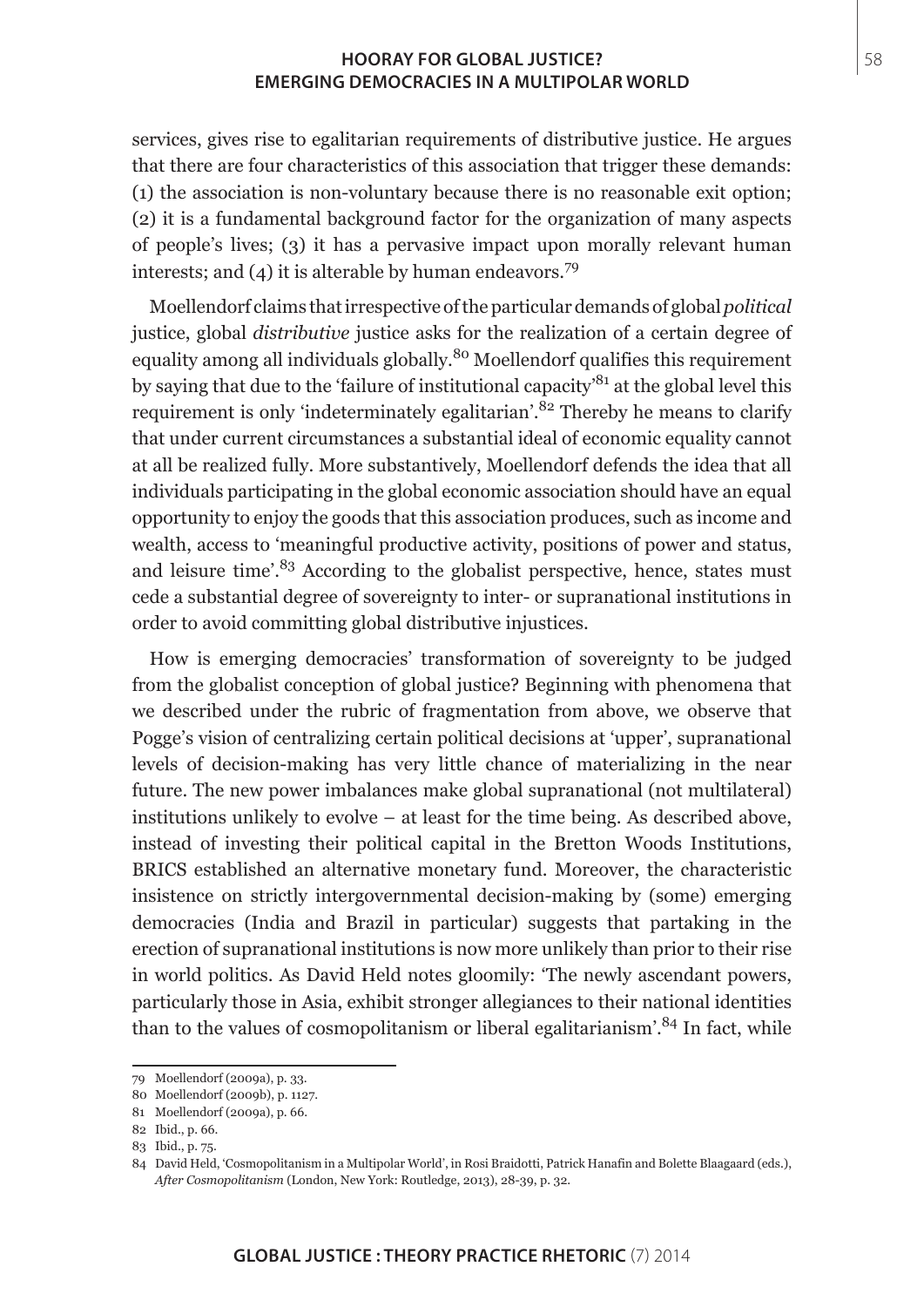59

the Brazilian President Cardoso repeatedly expressed sympathy for the post-Westphalian concept of *soberania compartilhada* (shared sovereignty) his successor President Lula da Silva insisted on the more traditional understanding of national sovereignty as freedom from external interference.<sup>85</sup>

Yet, several instances of integration from above, such as the abovementioned initiative on Responsibility While Protecting illustrate that selective (Westphalian) sovereignty compromises are not precluded in principle. Moreover, policy thinking in emerging democracies increasingly emphasizes the potential value of regional cooperation and its untapped benefits, including in policy fields hitherto overlooked. Regional institutions dealing with security threats and an array of other policy issues are being developed, for instance under the umbrella of UNASUR. The understanding that regional leadership entails costs both in pecuniary terms and in terms of pooling decision-making on common policy issues is less contentious than ever. One expression of this turn to the region has been the increasing willingness to non-reciprocally contribute to its development via the creation of development funds and other financing agencies. In sum, processes of fragmentation and integration from above fall short of contributing substantially to the development of integrated and supranational global institutions but they involve a pronounced multilateral activism including selective sovereignty compromises. Hence, even if only in the very long run perhaps, emerging democracies may still contribute to the gradual development of a multi-level system of governance including, in particular, a stronger voice of Southern countries in world affairs.

Processes of fragmentation and integration from below, moreover, can be supportive of developing a more complex and less inter-governmental system of multilayered governance as they soften the understanding and praxis of national sovereignty as the all-encompassing framework for political order. As a result, novel forms of politics beyond the nation-state have emerged. Brazilian cities and subnational states, for instance, are actively engaged in MERCOSUR. Governors and mayors in Amanzonian states joined civil society and the ministry of environmental affairs in support of a new global instrument to protect forests (REDD+) involving the formal target for the reduction of deforestation in exchange for international financial support.<sup>86</sup> In this case the Brazilian government did not adopt the more orthodox position represented by the *Itamaraty* but instead followed societal forces from below.87 Thus the pluralization of Brazilian foreign policy and the corresponding decrease of *Itamaraty's* influence make sovereignty

<sup>85</sup> Miriam G. Saraiva, 'A diplomacia brasileira e as visões sobre a inserção externa do Brasil: institucionalism pragmático x autonomistas', *Mural Internacional* (Online), 1 (2010), 45-52, p. 48.

<sup>86</sup> Daniel Nepstad et al., 'The end of deforestation in the Brazilian Amazon', *Science* 326 (2009), 1350-1.

<sup>87</sup> Kathryn Hochstetler and Eduardo Viola, 'Brazil and the politics of climate change: beyond the global commons', *Environmental Politics* 21/5 (2012), 753-771, p. 762.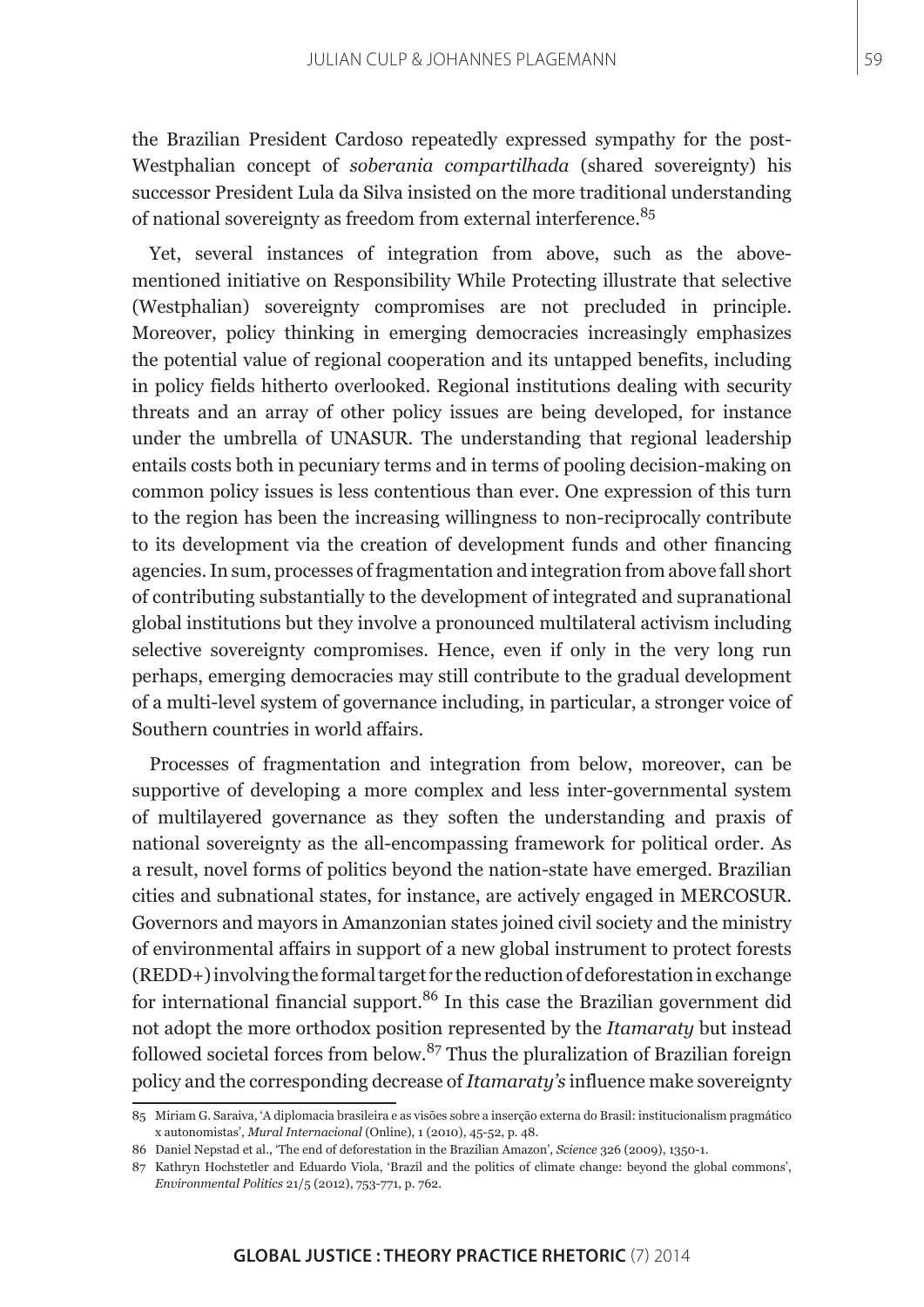compromises more likely and thereby contribute to a more multilayered – or less Westphalian – world order.

Globalists' demand for global distributive equality, similarly, is both furthered as well as hampered by emerging democracies' exercise of soft sovereignty. The pursuit of domestic development agendas largely unrestrained by other countries and international institutions, for instance, has been a relevant factor in lifting millions out of poverty<sup>88</sup> and contributing to greater inter-state equality.<sup>89</sup> Civil society activism in emerging democracies characteristically emphasizes socioeconomic, rather than political, human rights. Their above-mentioned participation in crafting a global right to health is exemplary in this regard. As a consequence, empowering emerging democracies' civil society both domestically and within transnational fora may contribute, at least to some degree, to the realization of global egalitarian standards. Yet, inequality within many emerging democracies (Brazil is the exception)<sup>90</sup> as well as inter-personal global inequality continued to rise throughout the past decade.<sup>91</sup> Moreover, Brasília's negotiating position in global climate negotiations is exemplary for a collectivistic argument clearly denying that a just distribution of benefits and burdens among *individuals* should be the primary moral concern: Brazil argues that Northern industrialized nations have greater obligations to combat dangerous climate change because of these nations' greenhouse gas emissions levels in the past. Thereby it accepts that individuals in Northern industrialized nations would be burdened because of actions by their predecessors, whereas individuals from the rising powers that have a comparable level of greenhouse gas emissions would not be burdened in this way.<sup>92</sup>

The process of fragmentation from below, moreover, raises similar concerns as described in the above assessment from the perspective of statism. Entrenching the right to difference subnationally, at least partially, makes the realization of the requirements of global egalitarian distributive justice very difficult. However,

<sup>88</sup> Shaohua Chen and Martin Ravallion, 'An Update to the World Bank's Estimates of Consumption Poverty in the Developing World' (2012), Washington, DC: World Bank, http://siteresources.worldbank.org/INTPOVCALNET/ Resources/Global\_Poverty\_Update\_2012\_02-29-12.pdf (accessed 13 November 2013), p. 2.

<sup>89</sup> Branko Milanovic, 'Global inequality recalculated and updated: the effect of new PPP estimates on global inequality and 2005 estimate', *Journal of Economic Inequality* 10/1 (2012), 1–18, pp. 12–3.

<sup>90</sup> See World Bank Data on the GINI index measuring domestic income inequality on a scale from zero (total equality) to one (total inequality) under http://data.worldbank.org/indicator/SI.POV.GINI, (accessed 15 March 2014). In India, for instance, the GINI index rose from 30.8 in 1994 to 33.4 in 2005 and 33.9 in 2010. In South Africa, one of the world's most unequal societies, the index rose from 57.8 in 2000 to 63.1 in 2009.

<sup>91</sup> Milanovic (2012), pp. 12–3. Indeed, increasing domestic socioeconomic inequality also undermines the realization of statists' demands for domestic distributive equality. However, the greater recognition of human rights may eventually contribute to more democratic arrangements (as we argue below), which will hopefully reverse this trend towards greater domestic socioeconomic inequality.

<sup>92</sup> Simon Caney argues against such a collectivist position that adopts a polluter-pays principle on the basis that it is unfair to individuals because they should not inherit debts from their predecessors in 'Cosmopolitan Justice, Responsibility, and Climate Change', *Leiden Journal of International Law* 18 (2005), 747-75, p. 760.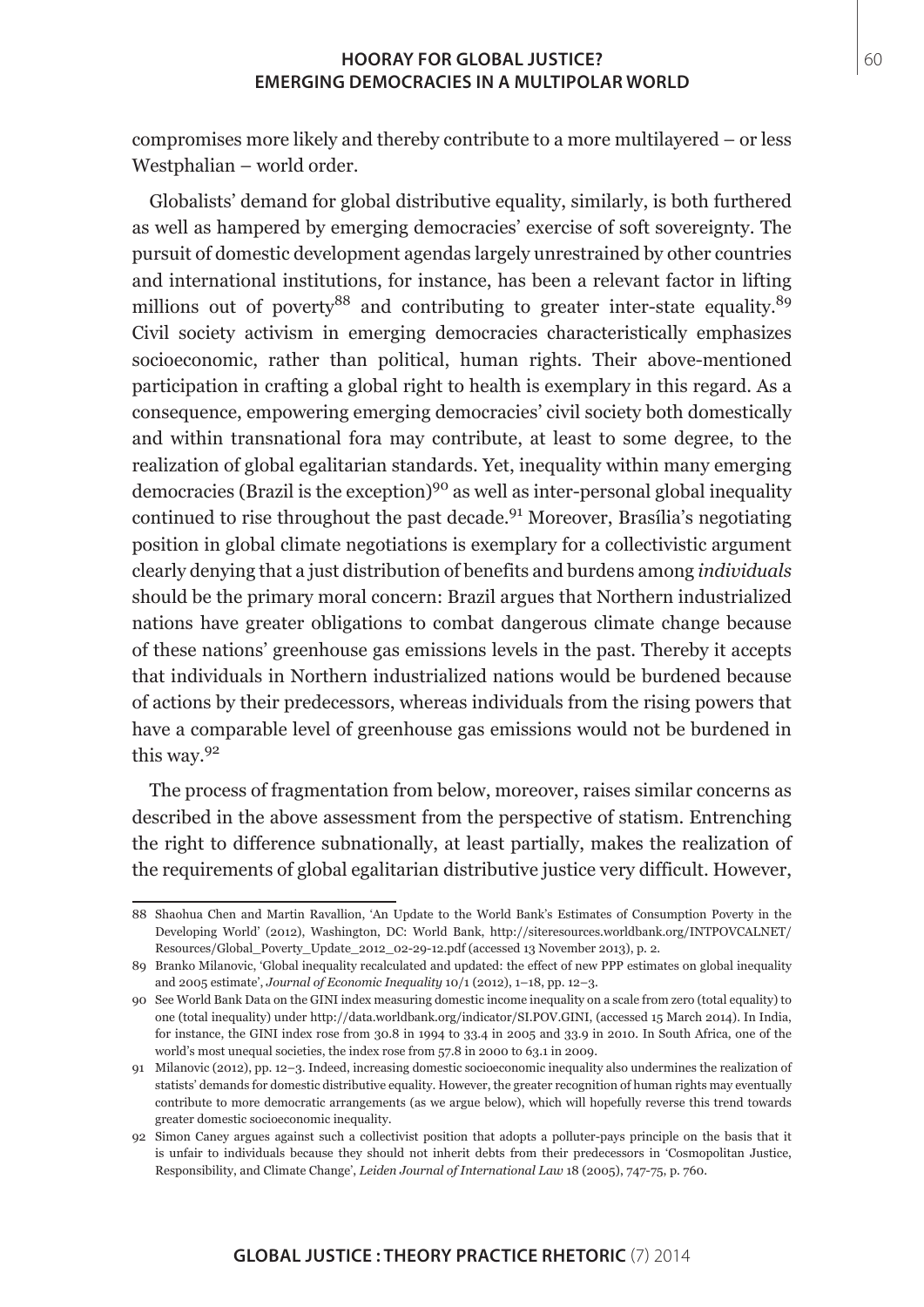empowering minorities through state action inherently involves some kind of integration and promotion of economic rights. Examples include affirmative action in favor of minorities and increasing legal literacy of activists on their behalf. Moreover, formally recognizing certain groups requires cooperation on the basis of common standards, which according to legal theorists then inevitably transform the communities' rules in question.93 Brazilian indigenous, for instance, form associations in order to deal with state agencies. Rather than traditional chiefs, younger and better educated community members tend to be the interlocutors between their communities and the state. While their demands are often articulated in collective terms, they nevertheless habitually employ a 'universal' discourse of (socioeconomic) human rights and thereby tend to support greater economic cohesion. Yet, the kind of subnational pluralism that fragmentation from below promotes, as already mentioned, also means that greater economic cohesion is very unlikely to eventually result in a certain form of equality among all individuals globally. Hence globalists must indeed have relatively strong reservations about emerging democracies' exercise of soft sovereignty.

## **The Internationalist Assessment**

An increasingly dominant 'third wave'<sup>94</sup> of theories of global justice moves beyond the statist-globalist dichotomy. Democratic internationalism belongs to these theories of the third wave.<sup>95</sup> With regard to economic issues it holds that requirements of global distributive justice are not properly captured by some minimum threshold to be realized globally or by global egalitarian requirements among individuals. The conception adopts instead the insight of a discourse theory of justice that places the question about fundamentally just structures of justification prior to the question about just distributions of holdings.<sup>96</sup> So it assesses transnational affairs in terms of global political justice. More specifically, it asks for the establishment of reasonable background conditions for reasonably just political deliberations among representatives of states. In this way it shifts the emphasis from directly asking what a just global distribution of holdings would require to querying the social, political

<sup>93</sup> Gunther Teubner, *Verfassungsfragmente. Gesellschaftlicher Konstitutionalismus in der Globalisierung* (Berlin: Suhrkamp, 2012), pp. 248-59.

<sup>94</sup> Laura Valentini coined this term, see her *Justice in a Globalized World* (Oxford: Oxford University Press, 2011/2012), p. 3. Also, see Gabriel Wollner's review article of these theories in 'Third Wave Theorizing of Justice', *Global Justice: Theory Practice Rhetoric* 6 (2013), 21-39.

<sup>95</sup> This exposition of democratic internationalism mainly relies on Julian Culp's defense of such a conception in *Global Justice and Development* (Basingstoke: Palgrave Macmillan, 2014), ch. 5. It shares many features of Rainer Forst's transnational conception of global justice in *The Right to Justification* (New York: Columbia University Press, 2012), ch. 12.

<sup>96</sup> On the special importance of political justice, see Rainer Forst, *Justification and Critique* (Cambridge: Polity Press, 2014), ch. 1 and 5.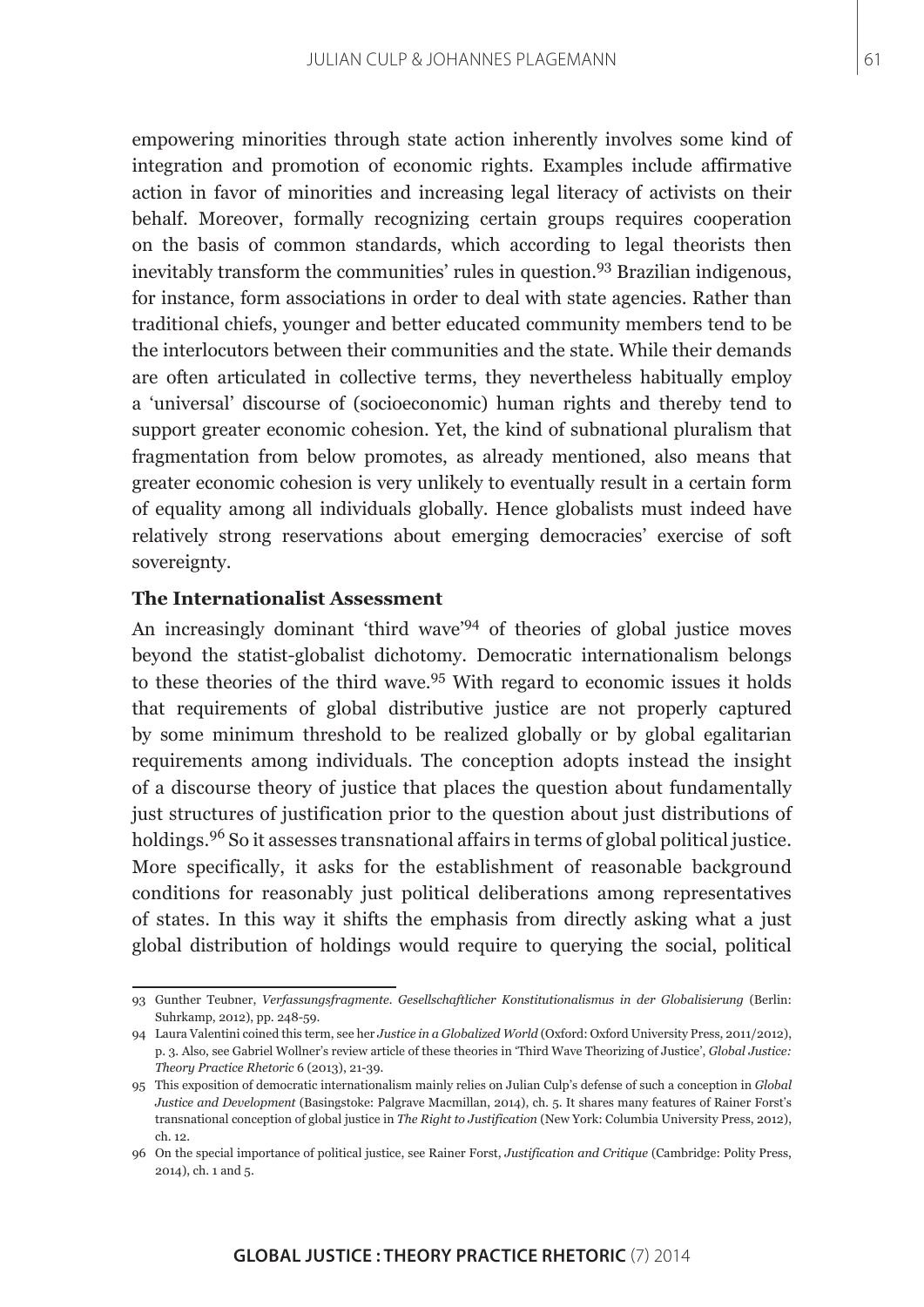and economic conditions under which questions about global distributive justice could be properly answered.

Hence with respect to the globally just distribution of holdings, this means that the democratic internationalist account does not argue for the implementation of a certain ideal of global distributive justice. Rather, it urges that those affected by such distributive principles have to provide the justifications that establish the normative validity of these principles themselves, even if only through their state officials. Notably, though, in order to afford all representatives of reasonably democratic states sufficient justificatory power, it is essential to avoid excessive power asymmetries among states. Consequently, socioeconomic inequalities, *inter alia*, among states are to be curbed by devising regulatory mechanisms that have effect at the international level.97 Furthermore, in order to guarantee that state officials really may be viewed as speaking for their citizens, reasonably democratic domestic structures must be installed as well.<sup>98</sup>

Perhaps most obviously, the increase of domestic sovereignty in emerging democracies contributed positively to their capacities to install democratic orders domestically.99 As the above-cited improvements in emerging democracies' human development record suggest, it facilitated the introduction of social policies designed to enable citizens to partake in democratic deliberations in the first place. Since emerging democracies' national governments are, at least partially, willing to employ this capacity in order to promote the democratic cause of their societies, this development should be welcomed from the point of view of democratic internationalism.

Furthermore, processes of fragmentation and integration affected the domestic conditions of emerging democracies in a similarly positive way. The inclusion of CSOs suggests that the rule of law is increasingly recognized in emerging democracies. Moreover, given that an influential civil society promotes the realization of human rights, this process supports various enabling conditions for a well-functioning democratic order and increases the attentiveness of governments to its citizens' needs. The recognition of a human right to an adequate level of

<sup>97</sup> Hence, democratic internationalism argues that there are *instrumental* reasons for reducing international socioeconomic inequalities. The importance of instrumental reasons for reducing international socioeconomic inequalities is also emphasized by Charles Beitz, 'Does Global Inequality Matter?', *Metaphilosophy* 32/1-2 (2001), 95-112, p. 104, and Thomas Pogge, 'Why Global Inequality Matters', in David Held and Ayse Kaya (eds*.), Global Inequality* (Cambridge: Polity Press, 2007), 132-47, p. 142. While Beitz emphasizes instances of humiliation that inequality can generate, Pogge argues that it can distort public reasoning and consequently public policy-making.

<sup>98</sup> For compelling, deliberative democratic accounts of the institutional structure of a domestic democratic order, see Jürgen Habermas, *Between Facts and Norms* (Cambridge: Polity Press, 1998), ch. 8, and Forst (2012), ch. 7.

<sup>99</sup> As an anonymous referee pointed out, reversely, democratic domestic structures can contribute to domestic sovereignty, e.g., due to the way in which such structures help avoiding internal political conflicts that would otherwise endanger domestic sovereignty. Hence a virtuous circle may evolve in which democratic domestic structures and domestic sovereignty support each other mutually.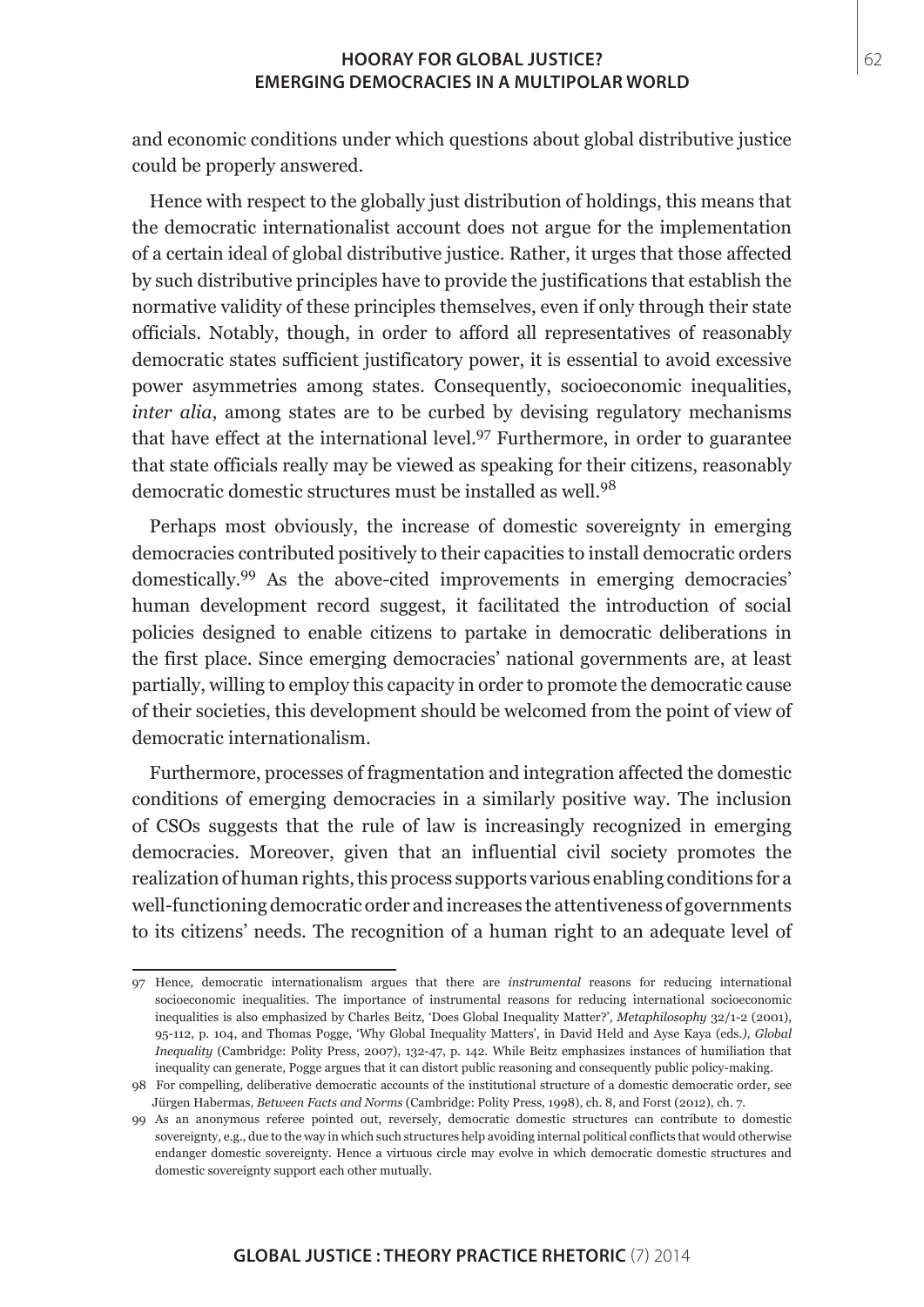health or education, for instance, fosters a potentially alert citizenry capable of participating actively in domestic democratic processes.

Moreover, the increasingly common official recognition of pluralism (referred to above under the heading fragmentation from below) suggests that emerging democracies conform to more liberal attitudes than was previously the case. Indeed, the acceptance of a plurality of ways of life is an important component of an internally just society. Democratic orders that grant civil liberties like freedom of conscience and political liberties like freedom of association cannot assume the existence of a homogenous culture that would be able to settle all societal disputes.

Regarding emerging democracies' impact on greater international democratization, there is a relatively clear sense in which emerging democracies' status as rising has a positive impact. This is because emerging democracies' position as veto-players vis-à-vis established powers in international negotiations reflects a significant reduction of international power asymmetries. Emerging democracies are powerful enough to threaten established powers with the rejection of a certain policy proposal and can thereby effectively shape the result of the negotiation outcome. As mentioned above, in some areas of global policy like global health governance they have already become norm creators.

This reduction of international power asymmetries may be further promoted by emerging democracies' establishment of international financial and development institutions parallel to functionally similar older institutions created by Northern states. These new institutions (mentioned earlier under the rubric of fragmentation from above) enable emerging democracies to defect from older institutions when they disagree with the established powers.

Moreover, international democratization also requires that the decisions and opinions of states' representatives increasingly reflect the democratic wills of their citizenries. Otherwise even international decision-making that is guided by democratic principles (e.g., inclusion and deliberation among state representatives) lacks the kind of democratic ground that it needs to stand on in order to be viewed as reasonably democratic. After all, democratic structures anywhere need to ensure that those who are subject to certain legal norms must be able to view themselves as (at least indirect) authors of these norms.

Conversely, multipolarity seems problematic in that it may undercut the very possibility of effective international decision-making and thereby destroy the hope in reasonably democratic arrangements globally. Arguably, the danger exists that emerging democracies may eventually place too much emphasis on their international legal and Westphalian sovereignty and thereby undermine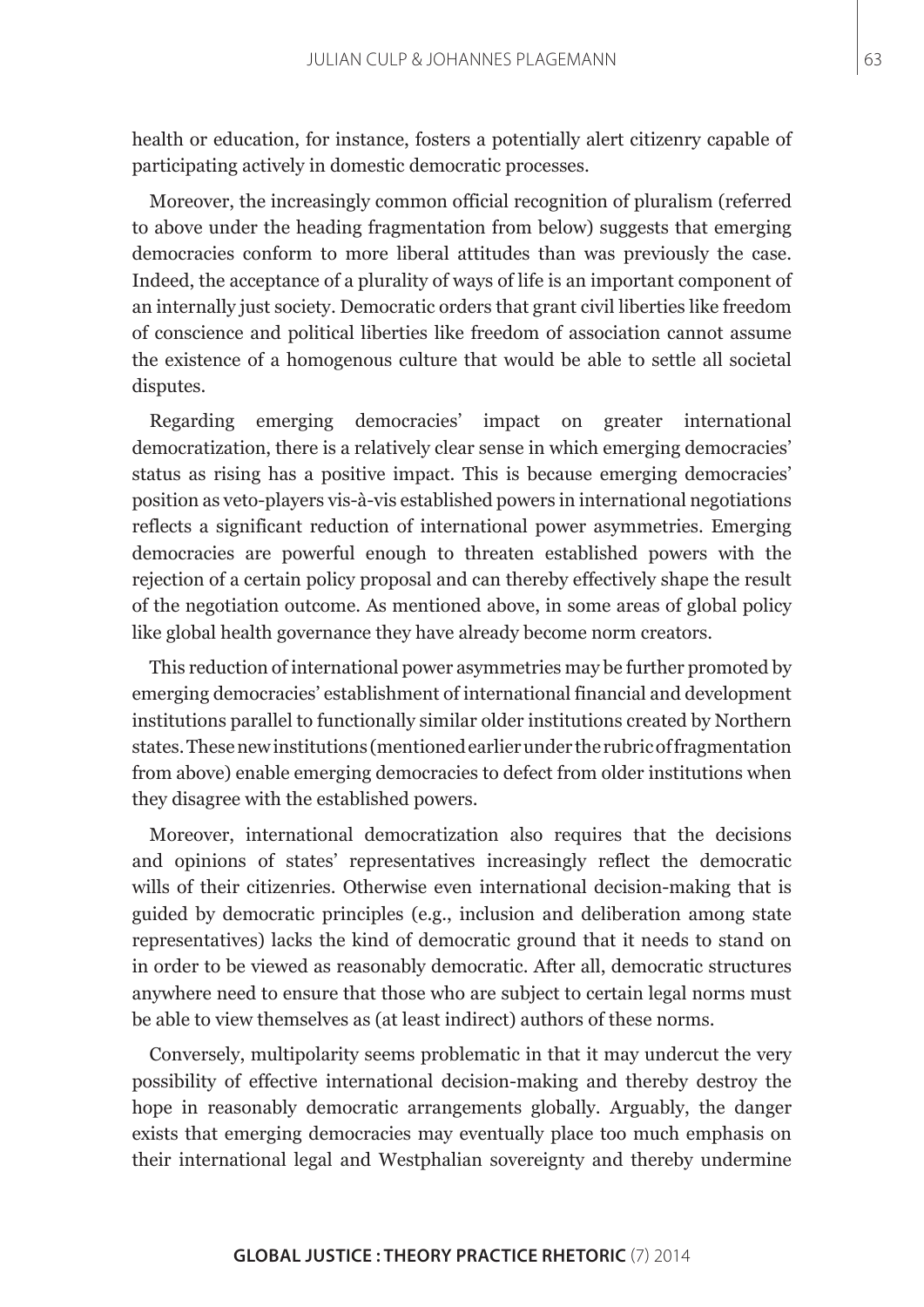efforts by the international community to solve common problems equitably. Moreover, a multipolar world benefits first and foremost rising powers, not their smaller neighbors. Indeed, new imbalances of power accompany the emerging democracies' rise.

For several reasons, this danger should not encourage one to believe that the emerging democracies' exercise of soft sovereignty poses an obstacle, in principle, to realizing global justice along the lines of democratic internationalism. First, the rhetorical insistence of emerging democracies on their Westphalian and interdependence sovereignty does not match the actual political behavior of these countries. This is evident when taking into account the sovereignty softening effects of the integration processes from above. Foreign policy strategies in all emerging democracies take care to dilute any sense of hegemonic ambition within their respective regions, albeit imperfectly. Regional leadership efforts tend to reflect a cooperative, consensual understanding of leadership.

As noted, Brazil, India, and South Africa within the past two decades have introduced non-reciprocal funding mechanisms benefitting their smaller neighbors' development. India has invested considerably into rejuvenating bi- and multilateral diplomatic ties with its South Asian neighbors and South Africa in the 1990s developed a profoundly cosmopolitan vision of regional integration within Southern Africa and a transformed African Union. Like Brazil, both countries' governments ally with business in order to expand their access to regional markets. Embracing interdependence rather than securing freedom from external interference at all costs has become the norm underlying emerging democracies regional relations.

In addition, the discussion of fragmentation from above also reveals that rising powers are quite often in conflict with each other. Rather than expecting an everlasting conflict between new and old powers, it is more likely that the former group's diverse interests combined with their desire for more influence within the existing global institutional order<sup>100</sup> will allow for selective sovereignty compromises.

Again, the Brazilian proposition to amend the concept of R2P is an example in this regard. Indeed, one can argue that the 'perception and identity of each of the three IBSA states is fundamentally linked to multilateralism' and, for that matter, the democratization of international politics.<sup>101</sup>

<sup>100</sup> Ikenberry (2011).

<sup>101</sup> Philip Nel, 'Redistribution and recognition: what emerging powers want', *Review of International Studies* 36/4 (2010), 951-74, p. 967.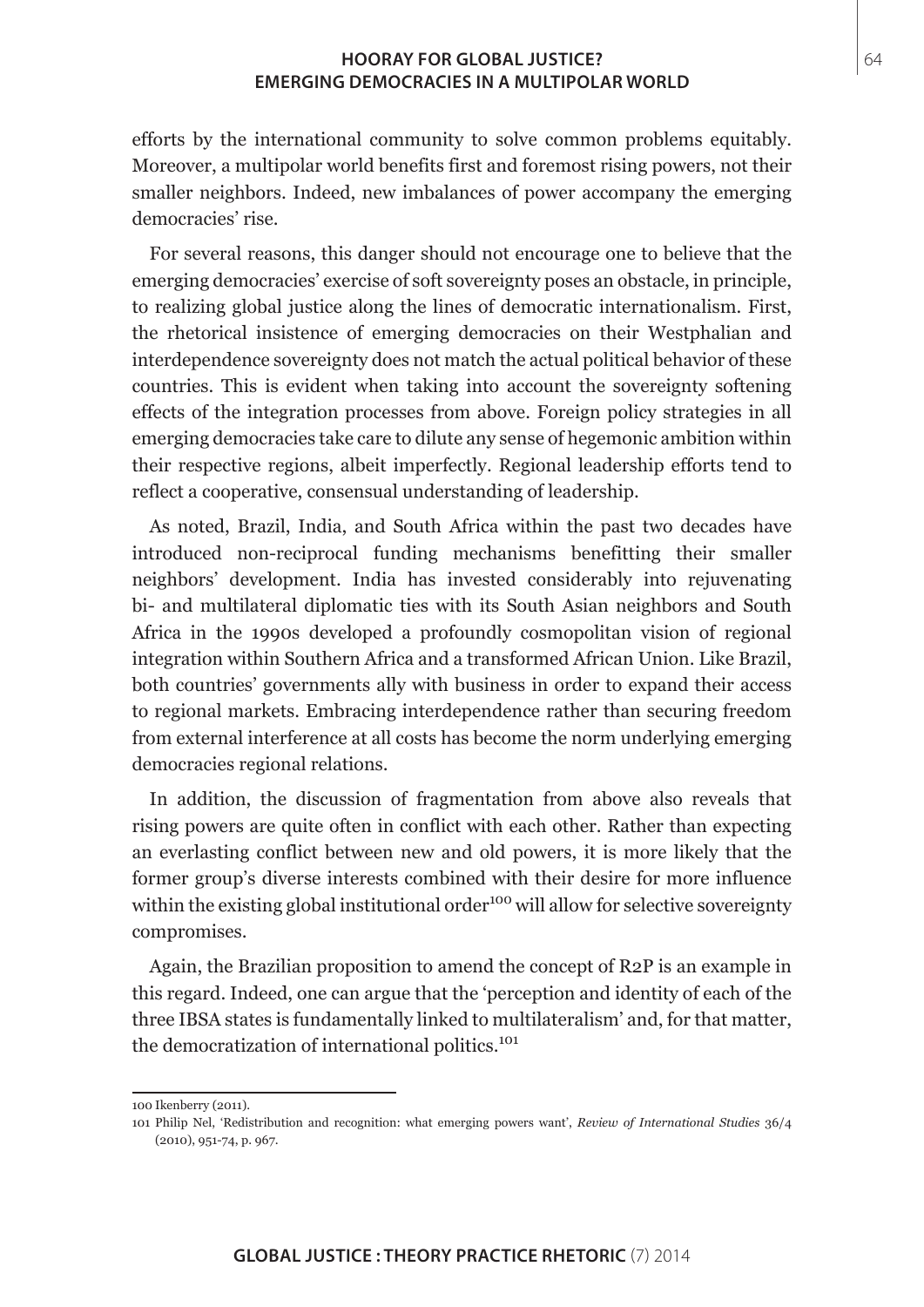Furthermore, from the point of view of instrumental reason alone, international cooperation is simply too important for all states, such that emerging democracies will certainly want to uphold it. Even as emerging democracies are more powerful today than they have been throughout the past century, they are nevertheless dependent upon the established powers' cooperative behavior in areas such as climate change or trade. In the meantime, integration from below strengthens the ability of domestic actors to argue in an increasingly global legal language focused on specific issue areas. Partaking in rather than defecting from global rule-making is in emerging democracies' expressed interest. Lastly, as the ideal of power symmetry between all states is impossible to be realized, increasing the number of great powers and their representativeness for all world regions contributes to the democratization of international affairs, albeit insufficiently.

Here we follow Jürgen Habermas' lead in thinking that global political and distributive problems like dangerous climate change and the regulation of economic transaction (that do not directly touch upon the morally more fundamental issue like security and human rights) need to be dealt with primarily, although not exclusively, among a limited number of global players that are representative for all world regions. This thought strikes us as compelling because the transaction costs involved in considering separately the view and – in part extremely limited – regulatory capacity of each state seems to inhibit a minimally efficient way of addressing said problems.<sup>102</sup> Accordingly, the fact that the emerging democracies Brazil, India, and South Africa happen to be regional powers (different from Indonesia, say) further supports our main conclusion that the nascent multipolarity should be viewed rather positively from the internationalist perspective on global justice.

# **Conclusion**

Current international affairs are characterized by two megatrends: the rise of new powers onto the world stage and national sovereignty-compromising processes of fragmentation and integration. While the latter of these two trends has already captured political theorists' attention with regard to its effects on established powers' sovereignty,103 the former has not yet been addressed properly at all. It has been the central aim of this article to explore a global justice assessment of rising powers and the corresponding new multipolarity of global politics.

<sup>102</sup>Jürgen Habermas, 'A Political Constitution for the Pluralist World Society?', in *Between Naturalism and Religion* (Cambridge: Polity Press, 2008a), 312–53, p. 333; 'The Constitutionalization of International Law and the Legitimation Problems of World Society', *Constellations*, 15/4 (2008b), 444-55, p. 452; 'The Crisis of the European Union in Light of a Constitutionalization of International Law', in *The Crisis of the European Union* (Cambridge: Polity Press, 2012), 1-70, pp. 66-9.

<sup>103</sup> Habermas (2001); Ronzoni (2009).